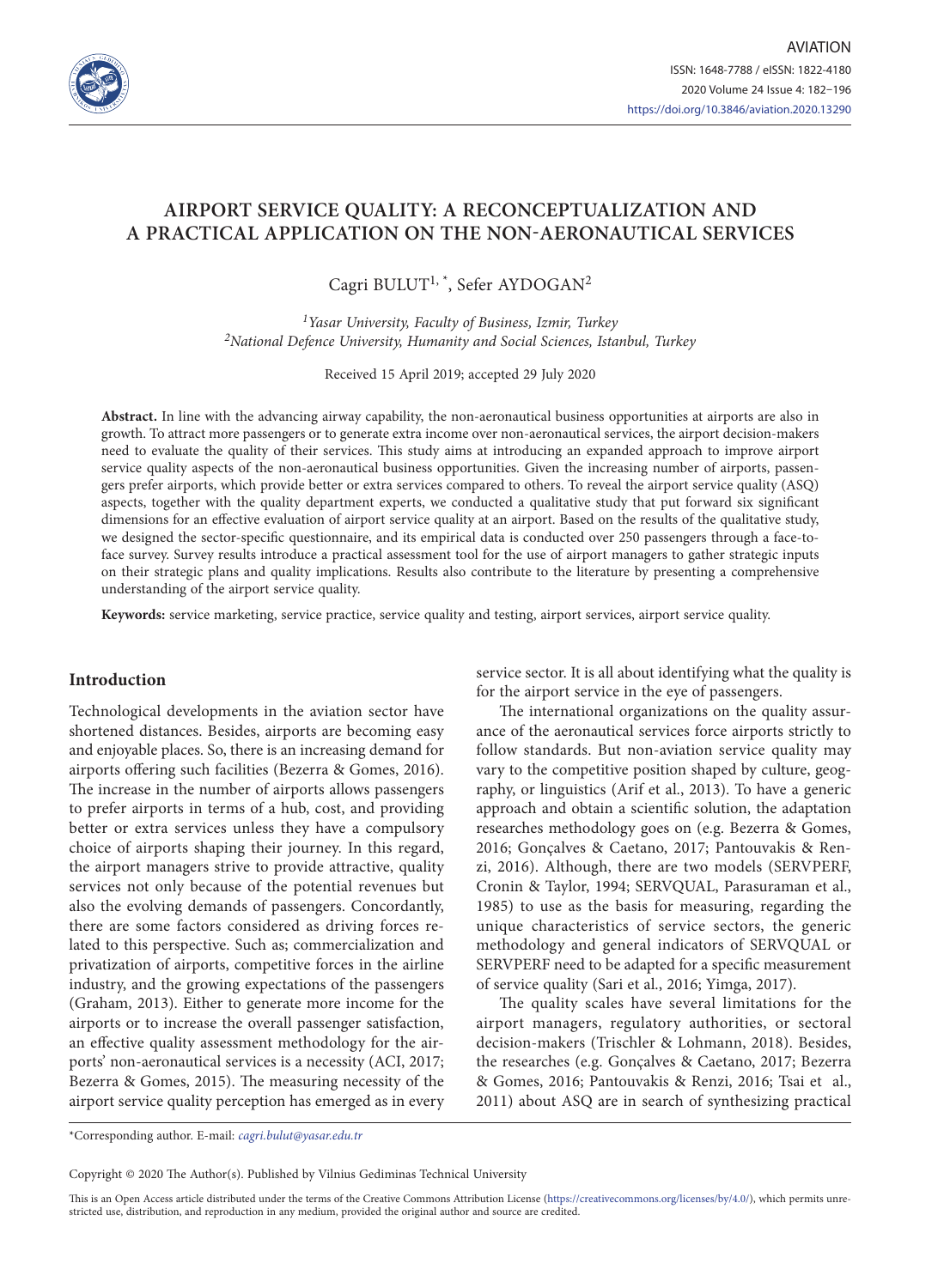methodology and quality assessment tools to improve the service standards on international airports in the following countries; e.g. Brazil, Italy, Australia, Chile, Thailand, South Africa, Taiwan, and the USA. The quality factors may differ due to cultural perspective, technological facilities, the areas (Bezerra & Gomez, 2016) interact with the passengers, and linguistic differences. Hence, there is a difference in delimitation and perspective among the researches (Gonçalves & Caetano, 2017). The abovementioned researches highlight in common that the quality of airport passenger services, open a context-dependency discussion on which the culture, geographic, linguistic and technologic advances affect, Therefore, the efforts for measuring service quality requests continuity, validation, and modification.

When evaluating the quality of wide range of services offered at an airport, it is stated that the service quality scale should be multidimensional (Bourne et al., 2003) and each dimension should have ingredients the service (Parasuraman et al., 2005). Besides, an integrated approach combining different dimensions is needed for airport service quality measurement (Chenhall, 2005; Kim & Mauborgne, 2002). The current study is the refinement of the ASQ model blending with a new international airport circumstance in terms of location, culture, linguistic, and extended service areas. It leads a contribution to understand the construct and the attributes resulting in differentiating multidimensionality construct compared to previous researches. Our study is to discover dimensions that would constitute multidimensionality and to present it to be evaluated as generic. There arouses a need for a holistic view on airport services rather than focusing on a relatively narrow scope. Horonjeff et al. (2010) already stated that passengers experience the services from the three major areas of airports (the processing area, the access interface, and the flight interface). Moreover, the quality of the non-aeronautical services within these major areas are the initial experiences influencing the whole vacation (Martín-Cejas, 2006). We consider that expanded scope because, it is important to define the variables affecting the service quality of airports holistically (Gonçalves & Caetano, 2017) unlike previous researches focus only on the processing area. To do this, we find out what non-aviation services interacting with passengers are in the processing area, access interface, and flight interface areas. Thus, the goal of this study is to go through the attributes causing quality perception related to the nonaeronautical services throughout three major areas by reviewing the multidimensionality of quality conceptualization and aims at providing an expanded ASQ assessment tool for re-conceptualization.

The flow of this article is as follows; the second section is the theoretical background. The third section demonstrates the method of the study and presents the limitations. Forth section reveals the findings of the study.

## **1. Theoretical framework**

Zeithaml (1988) describes the service quality notion as superiority or excellence in service delivery that affects passengers and airport management (Fodness & Murray, 2007; Seth et al., 2005), Thus service quality gains importance not only for the researchers but also for the airport managers. When we browse to the service at the airport, we see reflections of a wide variety of different service sectors. Besides, the simultaneous presentation of different services to passengers makes the nature of the airport complicated. Hence, it may render the understanding of the service quality concept of airport ambiguous. It gets hard especially when the service quality is recognized as a critical success ingredient to differentiate itself from its competitors (Ladhari, 2008) or the airline industry exerts some pressure on the airports by proposing new ways and sophisticated commercial activities (Rhoades et al., 2000). Together with these two effects together, it also helps to increase passenger satisfaction. In other respect, according to the few airports in the past, today's airports compete with each other to attract more passengers. Therefore, measuring the quality of airport services perceived by passengers has been an outcome of that emphasis.

As yet, the literature is in search of producing the ingredients of the airport service quality with a various perspective. While some researchers (e.g. Bezerra & Gomes, 2016; Arif et al., 2013; Liou et al., 2011; Fodness & Murray, 2007) reveal quality dimensions, some other researches (e.g. Bogicevic et al., 2013; Chien-Chang, 2012; Han et al., 2012; Correia et al., 2008) propound the quality attributes. Therefore, even though regarding scientific attempts to reach a comprehensive framework of airport service quality construct continue (Fodness & Murray, 2007), it is generally accepted that it is multidimensional. On the other hand; an effective quality assessment methodology is already in use for different purposes such as benchmarking, private reporting, or advertisement (Fodness & Murray, 2007). Yeh and Kuo (2003) develop a fuzzy multi-attribute decision-making approach for assessing the passenger service quality of airports. They indicate six dimensions respectively; processing time, convenience, courtesy of staff, information visibility, and security dimensions which can be run for as a benchmarking and management tool. Fodness and Murray (2007) deduce that airport service quality is multidimensional and the efforts on service quality research are limited due to possible homogenized consequences of global expectations. They find out three dimensions namely servicescape, service personnel, and services. Lubbe et al. (2011) stress on the assessment of airport services from the eye of the passengers using the model applied by Fodness and Murray (2007) at the O.R. Tambo International Airport (South Africa). They present three dimensions; interaction, functional and diversion dimensions differentiate among the passengers. To assess the passenger services of the airport and modify the construct, Tsai et al. (2011) develop an integrated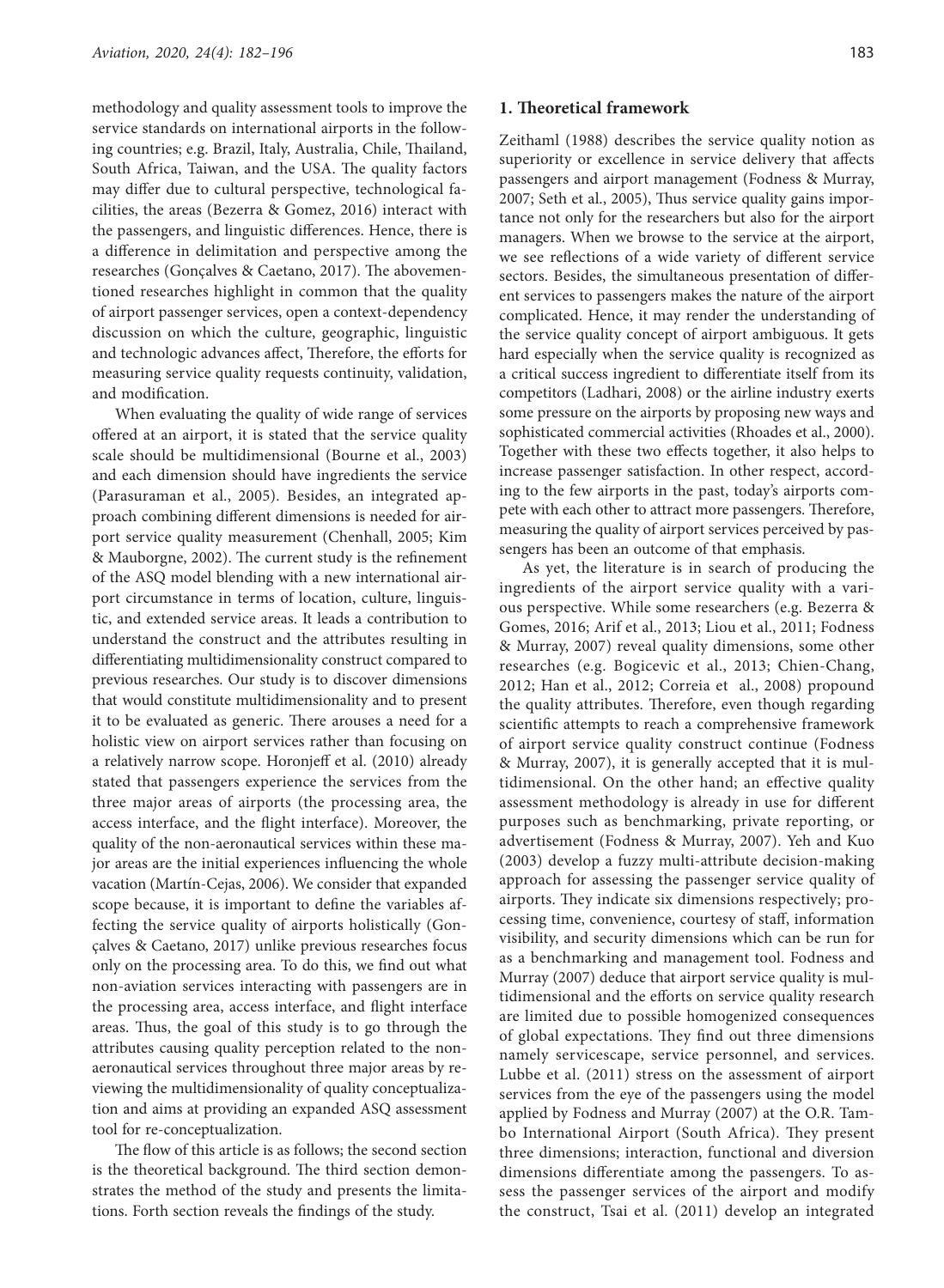model. They discover three dimensions namely; physical environment, interaction and outcome, and flight information services at an airport in Taiwan. They also emphasize that the result has a generalization problem. Liou et al. (2011) run another research on airport service quality in Taiwan using the dominance-based-rough set approach. They present eight dimensions; convenience, comfort, ICQ, transportation, courtesy of staff, information visibility, security, and price of shop respectively. Liou et al. (2011) seem to have enriched the evaluation content for the construct by revealing quality expressions such as; immigration (Sohail & Al-Gahtani, 2005), customs and quarantine, baggage claim, prices at shops, luggage cart, congestion level, telephone and internet which can be considered as the reflections of the technological development and service understanding used in the airport. Pandey (2016) proposes a methodology to prioritize the actions for the requirements of Airports Council International (ACI) through a quality scale. Pandey (2016) puts forward a decision-making methodology on how to select the order of actions to improve the airport service quality. Brida et al. (2016), aim at evaluating service quality in terms of information and communication technologies that may affect airport service quality. They undertake five dimensions; image perception, airport information, terminal servicescape, airport sound information, flight information screen. Jiang and Zhang (2016) aim at assessing the service quality at Melbourne airport by conducting a survey. As an outcome; three dimensions emerged as essential airport services, service items for comfort, convenience and enjoyment, service related to business travel, and baby changing facilities.

Pantouvakis and Renzi (2016) propose a novel multidimensional construct with its measures and test the invariance of those measures across to linguistic differences (English-Italian) from the passengers at Fiumicino Airport, Rome. They stated that servicescape (airport facilities circulation planning attributes, or cleanliness, lighting conditions), signage (signs, flight displays), service (proper training of staff, crowding levels, control procedures, or speed of control) and image (waiting time, shops, or cafes). They are considered as the best description of airports in literature. Bezerra and Gomes (2016) put forward a scale development methodology regarding an assessment by paying attention to the multidimensionality of airport service quality through empirical research at Guarulhos Airport, São Paulo-Brazil. Accordingly, they reach a statistically reliable and valid construct, which has six dimensions; check-in, security, convenience, ambiance, basic facilities, mobility, and prices. They also enrich the multidimensionality construct of ASQ by finding out two new dimensions namely mobility and ambiance dimensions. While mobility dimension involves quality attributes like; wayfinding (a new item), walking distance (Gonçalves & Caetano, 2017; Pandey, 2016; Liou et al., 2011) and flight information (Brida et al., 2016; Jiang & Zhang, 2016; Pandey, 2016; Pantouvakis & Renzi, 2016),

ambiance dimension contains cleanliness of airport (Gonçalves & Caetano, 2017; Pandey, 2016), thermal comfort (Brida et al., 2016; Jiang & Zhang, 2016), acoustic comfort (Brida et al., 2016). However, each research highlights the multidimensionality of airport service quality is contextdependent by recalling the discussion on the generalization problem of service quality researches.

As to Gonçalves and Caetano (2017), they research small size airports in Brazil ending up with seven dimensions. The small-sized airports host fewer than five million passengers per year, as per Burghouwt's (2012) classification. These are access, check-in, security screening, airport facilities, orientation, comfort, services dimensions. In terms of contributing to the multidimensionality construct. Gonçalves and Caetano (2017) enrich the multidimensionality aspect of the construct by revealing the orientation dimensions. It involves a new combination of indicators such as; walking distance (also indicated by Bezerra & Gomes, 2016; Gonçalves & Caetano, 2017; Liou et al., 2011; Pandey, 2016), flight information (also indicated by Bezerra & Gomes, 2016; Pantouvakis & Renzi, 2016; Pandey, 2016; Tsai et al., 2011), signs to airport facilities (also indicated by Fodness & Muray, 2007; Lubbe at al., 2011; Pantouvakis & Renzi, 2016).

The abovementioned researchers highlight in common that the construct has a context-dependent and multidimensional. Yet, due to the content dependency, we see that the dimensions, number of dimensions and attributes can be different. The models expressing the construct are expected to show the factors and the relationship between the model and the factors (Ghobadian et al., 1994). Therefore, we think about conceptual models of the construct will help decision-makers to manage quality improvement issues that arise in line with evolving passenger requests. However, recent researches on ASQ have also shown that difficulties are defining it as generic. Passenger expectations related to services evolving with global and local factors seem to have led not only to the emergence of new derivative services but also researches to reveal the characteristics of these derivative services. Otherwise, the lack of a "widely accepted ASQ" model will be consolidated. There is an assumption that geographic location in terms of cultural diversity has an impact on the construct. Hence, the construct should be contextualized for the country in which the model exists (Arif et al., 2013). On the other hand; although Horonjeff et al. (2010) indicate three major areas for passenger interaction, the recent literature of measuring the ASQ provides dimensions from mostly at the processing area of airports. Thus, this study revisits the airport service quality conceptualization, considers the three major areas of airports, and aims at presenting an extended assessment tool to determine the quality factors.

## **2. Method**

We introduce the research design to develop and test a scale for re-conceptualization passengers' perceptions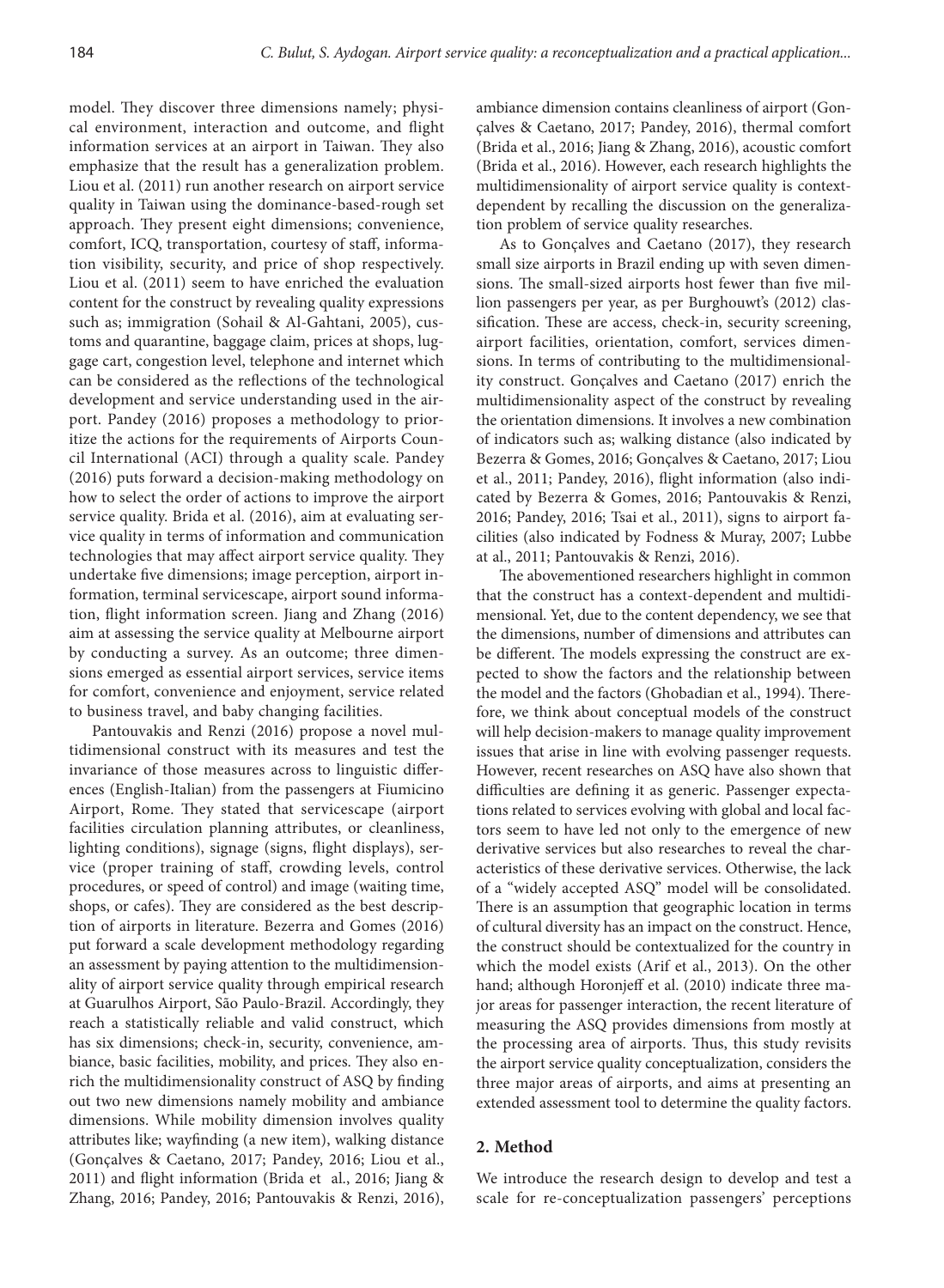related to service quality. We not only run qualitative and quantitative studies evaluating airport passengers as samples but also deeply search the related literature to generate a quality indicator item pool. We are also interested in focusing on the dimensionality of quality in airport chain services habitat and asses the validity and reliability of the re-conceptualization of the model.

#### **2.1. Item generation**

We match a qualitative study and a deep literature scan to find out passenger's experiences throughout the three major service areas. We aim at introducing a practical application that will enable the measurement of the nonaeronautical services of the passengers. To achieve this, we decide to expand the scope of the study by taking the areas indicated by Horonjeff et al. (2010) into account. To measure the perceptions of airport passengers regarding passenger service quality, we establish the center of gravity of the research on the interactions between airport passengers and airport passenger services (George et al., 2013; Pantouvakis, 2010). Thus, we aim at re-conceptualizing the measurement of service quality on the cumulative knowledge of related literature together with the light of previous researches. Firstly, to get to know the attributes and the dimensions that make up the construct, we do in-depth research throughout related literature. Therefore, this study runs a systematic literature review method regarding the multidimensionality measurement of airport service quality. Petticrew and Roberts (2006) state that a systematic review of literature intends to identify, appraise, and summarize related researches.

We use the internet as the most important tool to scan and gain periodicals regarding the literature. In particular, the presentation of periodical scientific journals with high impact factors in major databases has increased the speed of performing scientific researches. In this study, we search the studies of related literature in academic journals indexed in scientific databases like Sciencedirect-Elsevier, business source complete-Ebsco, Emerald, and info track. As a constraint of the study; we have limited the content with the studies revealing the ASQ dimensions related to the measurement. Within the scope of the data obtained from these scientific databases; we also limited the scanning with researches published between the years 2007 and 2017. Since the scanning focuses on the multidimensionality measurement of airport service quality, we use the following keyword combinations: airport service quality + measurement. The database presents 170 academic pieces of research in academic journals as the universe. To focus on the aim, we reduce 170 academic research to 28 relevant to the multidimensionality of airport service quality measurement on airport non-aeronautical services perceived by passengers. At last, we consider ten of these researches as the sampling of this study due to the similarity of features and dimensions. Secondly; we reach the airport to observe the services in three service

areas indicated by Horonjeff et al. (2010). We compare the dataset obtained from scientific studies with the current passenger services performed at the airport. That allows us to observe changing passenger services under technological advances, cultural and geographical effects. Thirdly; we conduct qualitative research with ten frequently flying passengers to find out new service quality indicators. Fourthly; we run quantitative research to figure out the service quality construct.

### **2.2. Sample**

The population of this research constitutes 54 airports located throughout Turkey. As of 2016, 169.36 million passengers used the airports. Since the elements in the universe are not likely to be selected with a certain probability and equal chance, the sample was selected within İzmir Adnan Menderes International Airport in terms of research economy, accessibility to data, and time efficiency. İzmir Adnan Menderes International Airport is the fifth busiest international airport that hosted 12.14 million passengers and 86,998 aircraft traffics.

Due to the too large passenger population, it is practically impossible to cover the population. Moreover; to have the chance of measuring different passenger perceptions regarding airport service quality, we had no inclusion criteria identified before the selection of passengers. Considering these, we have run the convenience sampling method. During interviews, we selected each passenger to participate in our study by convenience sampling of the non-probability sampling method. The convenience sampling method (Saunders et al., 2007) relies on the data collection process from the related population members who are conveniently available at these three main areas of the airport. Before collecting the data, we asked for permission from the airport management for the field researches. Thanks to the airport management that we have reached 250 passengers at the departures in ten weeks with five visits. Since the questionnaires were conducted with one-on-one and faceto-face interviews (Correia & Wirasinghe, 2007; Park, 1999) with the departing passengers, the passengers who had problems answering the statements during the survey filling were immediately assisted by the researchers. Therefore; the percentage of its reversibility is one hundred percent. The characteristics of the sample are as follows: 53.6% female; 58.4% married; 17.9% has high school or lower degree, 67.3% has a university degree, and 14.7% has a graduate degree; 18.8% of the respondents are between 18–24 years old, 29.6% between 25–34 years old, 28.5% 35–44 years old, 16.6% 45–54 years old, and 7.5% over 54 years old. Frequent flyer statistics of the respondents once a month 8.4%, 34.4% at least once in three-months, 41.6% at least once in six months, and 15.6% the respondents visit an airport as a passenger at least once in a year.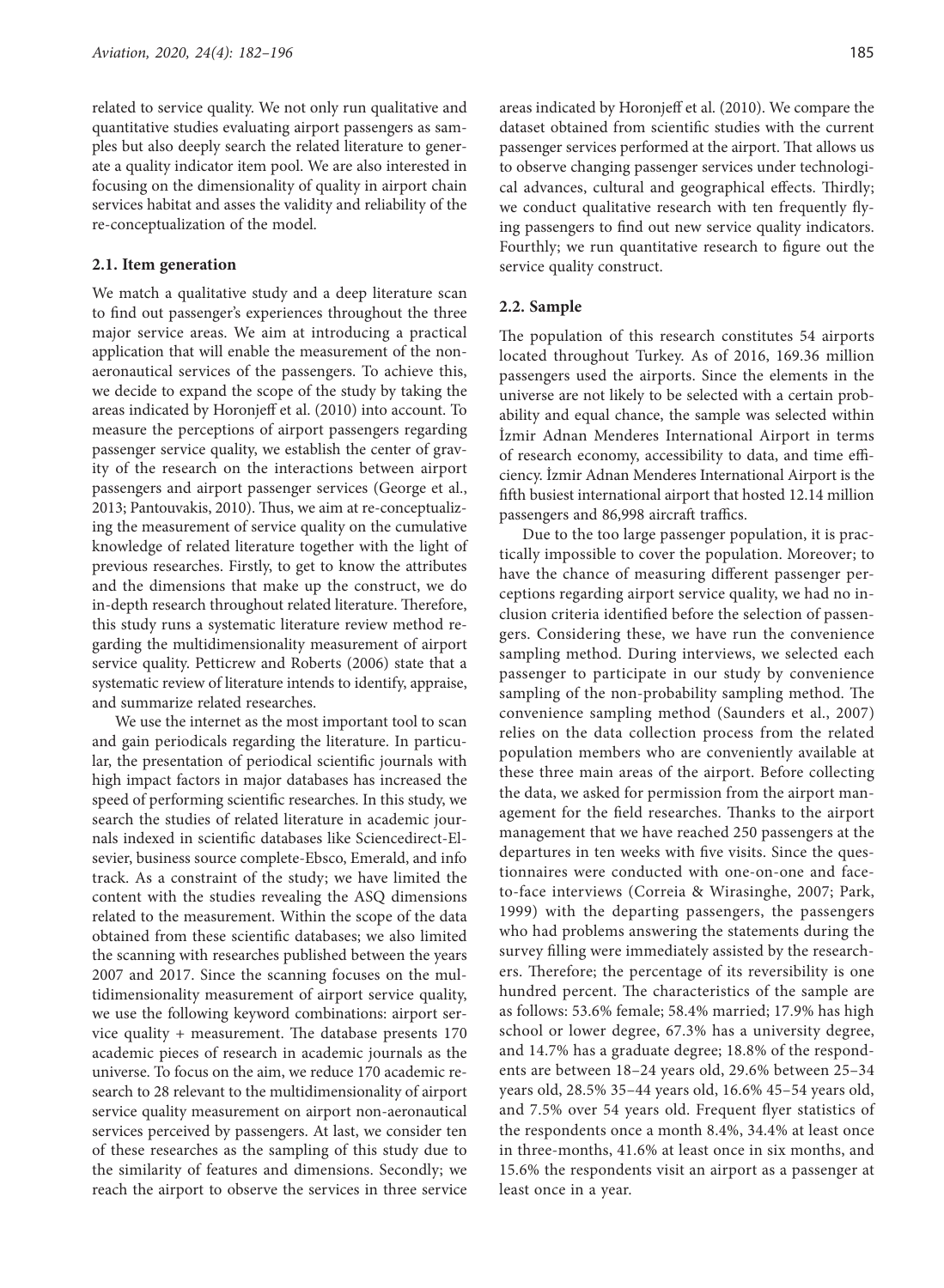## **2.3. Scales, questionnaire and data collection**

We run Likert-type items ranging from 1 (strongly disagree) to 5 (strongly agree) (Trischler & Lohmann, 2018). Moreover, Linkert-type item evaluation allows us to have more elaborated feedbacks about our measurement on airport service quality compared to binary questions. Because it uncovers degrees of passenger perceptions that can make a difference in understanding the airport service quality. Linkert-type item evaluation can also pinpoint the passenger service areas where we want to make some suggestions to managers about improving passenger services in an airport. We selected respondents from the departing passengers. Because departing passengers are the ones who could spend his/her time by benefiting from the passenger services compared to arriving passengers. Besides, the majority of passenger services are designed for departing ones at three major areas of an airport. We have cordially asked any convenient passenger to go with our survey one by one.

The literature also suggests that the determination of the gap between expected and perceived quality of the services from the eyes of the utilizers is important for the performance assessment of service quality (Cronin & Taylor, 1992). Thus, we aimed to cover each of the service quality dimensions with important keywords at separate lines. Each of the lines asks perceived and expected scores on the quality of dimensions, as depicted in Table 1.

## **2.4. Qualitative research**

After a deep literature review, we advanced to the qualitative research between September and December 2015 to determine the appropriate constructs of the research questionnaire for our planned survey. Passengers relate the majority of the services at the airports to the administrations of airports. However, airline companies also provide significant services at airports. Trischler and Lohmann (2018) suggest distinguishing the services of airlines and airports is a necessity for their empirical evidence from Australia. To reach the full understanding of which services the passengers utilize or expect, and which of those services perceived as they are provided by the administrations of airports, we decided to conduct interviews, airport administration, and passengers. Thus, our interviews with the passengers and administration of the Airport's Quality Department aim to clarify the question of what the interacting passenger services within three main areas are?

We conducted face-to-face interviews with three supervisors from the quality management department of Izmir International Airport, Turkey (ADB), and the passengers at the domestic departures. Each of the three supervisors was tenured and expert on quality management with the background of front-line at the airports. We have used a structured interview method with experts in the quality department. It is a type of interview method (Corbetta, 2003) where items are determined in advance and a detailed interview plan is prepared. That allowed us what item to collect with the agreement with quality experts. We have asked the experts of the quality department to answer a set of predefined quality items within predetermined passenger service quality categories. The aim is to determine the difference with the information provided by the interviewed expert, make comparisons accordingly, and improve the scale. The interviewee selection from the passengers is made by asking them several questions on if the participant is a frequent-flyer and using the ADB Airport frequently, as well as if they would like to participate in our qualitative research with a volunteer contribution. Finally, we conducted interviews with ten passengers who frequently use ADB airport and willing to contribute to our qualitative research. Our interviews with these ten frequently flying passengers continue until the data related to ASQ is self-repeating. Moreover, one of the researchers worked in the aviation sector for 16 years professionally. This advantage has been an important facilitating factor to distinguish the services to be kept and discarded.

We first consolidated the statements of each party as service providers and service utilizers. Second, we

| <b>Expected Quality</b> |                |   |                |                | Please indicate your expected and perceived quality scores towards the criteria below                                                                                                                               | Perceived Quality |                |   |                |   |  |
|-------------------------|----------------|---|----------------|----------------|---------------------------------------------------------------------------------------------------------------------------------------------------------------------------------------------------------------------|-------------------|----------------|---|----------------|---|--|
|                         |                | 3 | $4^{\circ}$    | $5^{\circ}$    | <i>Functional Quality</i> ; The vehicles for the handicapped and elderly people for boarding the<br>plane*, CIP passenger services, Unattended child services*, Special services*, Access to rent<br>a car service. |                   | $\mathfrak{D}$ | 3 | 4              | 5 |  |
|                         | $\mathfrak{D}$ | 3 | 4 <sup>1</sup> | 5 <sup>1</sup> | Servicescape Quality; Air conditioning, noise pollution, ambient brightness, ambiance, flight<br>information screens                                                                                                |                   | $\overline{2}$ | 3 | 4              |   |  |
|                         | $\overline{c}$ | 3 | 4 <sup>1</sup> | 5 <sup>1</sup> | <i>Ground service quality</i> ; Easy transit, transit speed, transportation quality, transportation<br>safety, cleanness/hygiene                                                                                    |                   | 2              | 3 | 4              |   |  |
|                         | 2              | 3 | $\overline{4}$ | 5              | Ticketing Quality; Speed of ticketing, reissuing, control/stamping, and refunding                                                                                                                                   |                   | $\mathfrak{D}$ | 3 | $\overline{4}$ |   |  |
|                         | $\overline{2}$ | 3 | $\overline{4}$ | 5 <sup>1</sup> | Security (and confidence) Quality; Efficiency of Security control and efficiency of<br>information desks and information staff                                                                                      |                   | $\overline{2}$ | 3 | 4              |   |  |
|                         | 2              |   | $\overline{4}$ | 5 <sup>1</sup> | Comfort quality; Queue management, internet access and speed, kinder playing facilities,<br>prices at the stores                                                                                                    |                   | $\overline{2}$ | 3 | 4              |   |  |

Table 1. Assessment of ASQ quality gap

*Note:* \*the items of these keywords are omitted during the multivariate normality assessment.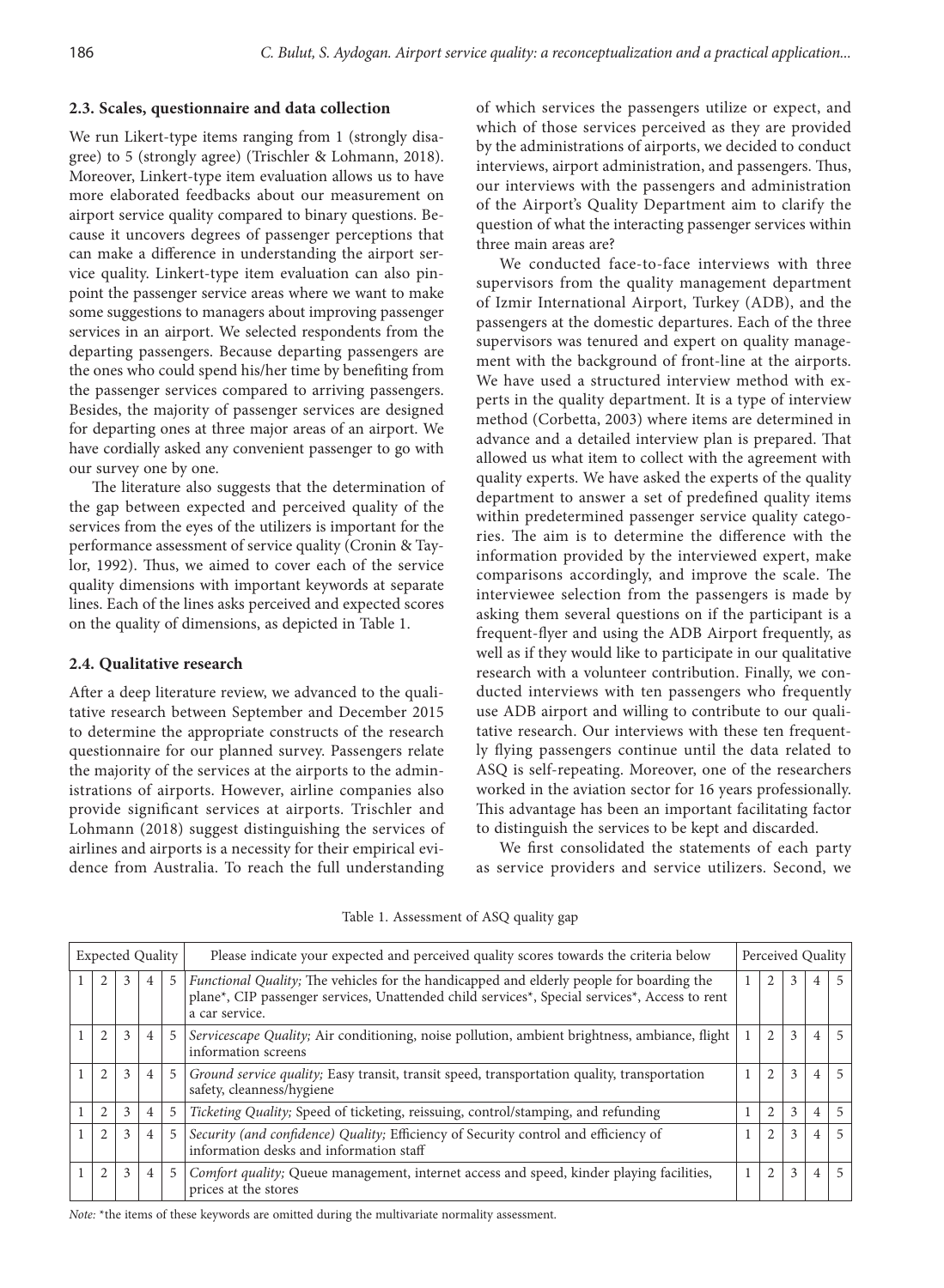evaluated if a service quality-related item covers a statement from the literature. Third, we categorized the perceived services according to the literature and service quality. Fourth, we matched the perceptions of airports' services of two groups and excluded several variables of services in which passengers attributed them either to the airline companies or to other private and independent enterprises, that provide services such as transportation from city-center and valet parking. In brief, we either kept or included the services that the passengers' attribute it as they are under the responsibility of the airport administration or not. Thus, we considered several adjustments according to the context of Turkey; such as participating passengers declared that all around the world passengers use the on-line check-in services frequently if they are available. As different from the literature (e.g. Bezerra & Gomes, 2015; Trischler & Lohmann, 2018), the qualitative results showed that the responsibility and the quality of check-in related services are attributed to the airline companies, which we omitted the related statements and items in the literature for our survey research. Appendix-1 presents the perceived services of ASQ. In the table "new item" indicates that a service is codified based on the qualitative research findings and lacking in the literature, whereas citations show the sources of respective perceived airport service which already exists in the literature.

#### **2.5. Quantitative research and factor analyses**

It is pointed out that the quality construct of different services together should be multidimensional (Bourne et al., 2003) and each dimension should include quality indicators reflecting the service (Parasuraman et al., 2005) and also connoted that an integrated approach gathering different dimensions is needed (Chenhall, 2005; Kim & Mauborgne, 2002). Therefore; we have run factor analyses (e.g. Bezerra & Gomes, 2016; Brida et al., 2016; Jiang & Zhang, 2016; Pantouvakis & Renzi, 2016) as a scientific method to determine the factors generating airport service quality to reveal the multidimensionality. We have taken a holistic approach in terms of revealing the airport service quality by expanding the perspective of determining the airport service quality, which continues to be an innovative process from previous researches, to cover three major areas of an airport that passengers make use of. Moreover, the assessment of the quality of services provided in certain areas is essentially expected to include development that reflects the features of the services. The literature review lets to select evaluation criteria that can be used to determine the relationship between airport service quality perception and the existing services (Pabedinskaite & Akstinaite, 2014).

As we have noted before, our field research has two stages. Initial research aims at generating the construct and items to determine the criteria of service quality. The second step aims to purify the measures of the service quality construct, which tests the reliability and the validity of the scale. We aim at putting forward an assessment tool and a clear methodology for practitioners and researchers. We developed the questionnaire after the interviews with passengers through adopting experiences of experts in non-aeronautical service quality. We randomly distributed all of the items into the questionnaire. The questionnaire includes all the items we developed or borrowed from the literature to determine the criteria for assessment. For the second stage, to develop the scale items we initially matched the constructs with the literature and depicted in Appendix-1. We then generated the new items based on both the literature and the presented findings of the interviews.

Before calculating the descriptive statistics, we conducted a series of exploratory factor analyses. Analysis with Varimax rotation and cut-point  $> 1.0$  eigenvalue resulted in six factors, which support the multidimensionality of the construct and the discriminant validity of the dimensions (KMO: 0.809; and Total Explained Variance: 68.638). Finally, we progressed each group of items into EFA according to its respective factor for testing the multidimensionality. We observed that each of the six dimensions did not produce another factor that provided evidence for the multidimensionality of the scale of each factor. EFA resulted in six factors, where all the factorloading values are above the score of 0.40. Hence, we have progressed the confirmatory factor analysis to test the theoretical six-dimensional construct. Initially, we analyzed the theoretical model as we have proposed, however, we found marginally acceptable results for ASQ variables that we have derived from the qualitative research  $χ2/df$ : 2.51, GFI: 0.84, AGFI: 0.80, CFI: 0.90, RMSEA: 0.078, and RMR: 0.052.

To achieve a satisfactory model, we tested the multivariate normality. Accordingly, we realized that some variables should be omitted from the functional quality scale, which is "the vehicles for the handicapped and elderly people for boarding the plane", "unattended child services", and "special services for treatments". Those three items have been generated from the suggestions of qualitative research, however multivariate normality assessment provides a perspective that the representative of the usual passenger population on those three items may need another research, which will target the specific information only from the passengers who utilize the respective services individually. After the multivariate normality assessment, we conducted CFA according to our theoretical model and reached satisfactory results for airport service quality instrument  $\chi$ 2/δφ: 3.48, GFI: 0.96, AGFI: 0.95, CFI: 0.99, RMSEA: 0.021, and RMR: 0.075, where all factors loaded significantly into its respected items (Table 2). Consequently, except for the omitted three items, we ensured that the theoretical construct is as we proposed.

We have foreseen the airport service quality structure to be multidimensional with the holistic approach to measure airport service quality. However; the new scale has exceeded our predictions in terms of revealing the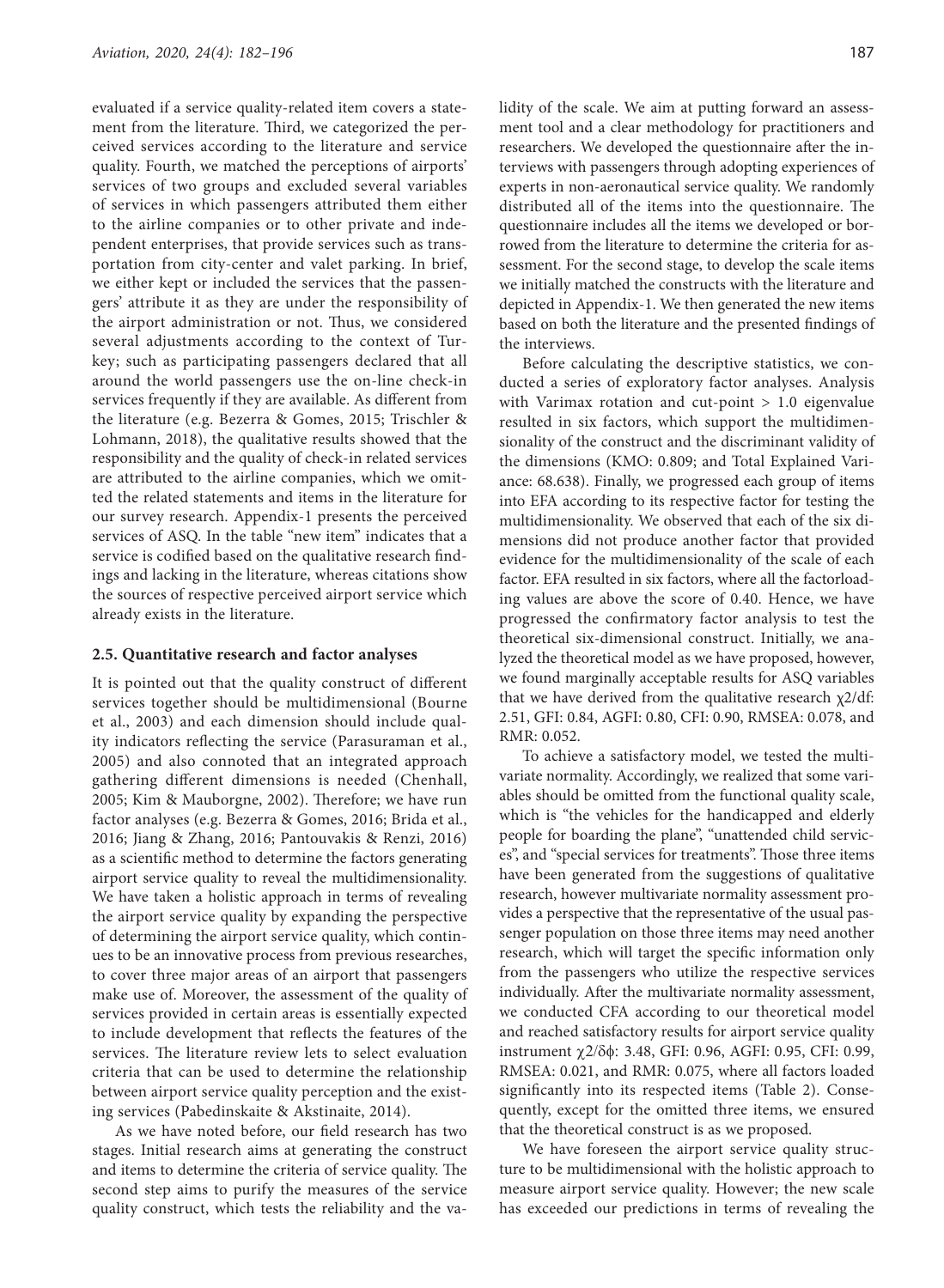| ASQ Scale Items                                      |     |                                                                                    |     |  |  |  |  |  |  |
|------------------------------------------------------|-----|------------------------------------------------------------------------------------|-----|--|--|--|--|--|--|
| Functional quality (D1)                              |     | Servicescape Quality (D4)                                                          |     |  |  |  |  |  |  |
| VIP passenger services                               | .94 | The temperature level of the terminal building                                     | .68 |  |  |  |  |  |  |
| Access to rent a car service.                        | .98 | Sound comfort of the terminal building                                             | .62 |  |  |  |  |  |  |
| Ground Services Quality (D2)                         |     | The brightness level of the terminal building                                      | .84 |  |  |  |  |  |  |
| Transit speed between gate and plane                 | .76 | The comfort of the terminal building                                               | .82 |  |  |  |  |  |  |
| Transportation safety of airport vehicles            | .78 | Flight information screens at the terminal building                                | .75 |  |  |  |  |  |  |
| Transportation quality of airport vehicles           | .80 | Security Quality (D5)                                                              |     |  |  |  |  |  |  |
| Overall cleanness/hygiene during the transportation  | .68 | Access to Information Desks                                                        | .82 |  |  |  |  |  |  |
| Easy transit between car parking place and terminal  | .59 | The efficiency of security points                                                  | .92 |  |  |  |  |  |  |
| Ticketing Quality (D3)                               |     | Respond quality of Information Desks                                               | .82 |  |  |  |  |  |  |
| Speed of reissuing the tickets                       | .80 | Efficient management of the queues                                                 | .86 |  |  |  |  |  |  |
| Easy access to the ticket sales office for refunding | .61 | Comfort Quality (D6)                                                               |     |  |  |  |  |  |  |
| Speed of ticketing                                   | .71 | Children's play facilities are adequate in recreational /<br>entertainment places. | .47 |  |  |  |  |  |  |
| Speed of controlling/stamping the tickets            | .40 | Internet access to terminal buildings is sufficient.                               | .41 |  |  |  |  |  |  |
|                                                      |     | The prices at the airport shops are convenient                                     | .73 |  |  |  |  |  |  |
|                                                      |     | There are no queues during the departure procedures for<br>passenger services.     | .75 |  |  |  |  |  |  |

Table 2. The Scale items and CFA factor loadings of airport service quality construct (source: see at Appendix 1 and 2)

Table 3. Mean, standard deviation, Cronbach's Alpha reliability and correlation scores

|                | M    | <b>SD</b> | Alpha | D <sub>2</sub> | D <sub>3</sub> | D <sub>4</sub> | D <sub>5</sub> | D <sub>6</sub> |
|----------------|------|-----------|-------|----------------|----------------|----------------|----------------|----------------|
| D1             | 3.88 | 0.782     | 0.96  | 0.026          | $0.190**$      | $0.271**$      | $0.343**$      | 0.050          |
| D <sub>2</sub> | 3.21 | 0.804     | 0.89  |                | $0.379**$      | $0.422**$      | $0.221**$      | $0.291**$      |
| D <sub>3</sub> | 3.56 | 0.650     | 0.78  |                |                | $0.311**$      | $0.327**$      | $0.272**$      |
| D <sub>4</sub> | 3.40 | 0.804     | 0.93  |                |                |                | $0.349**$      | $0.323**$      |
| D <sub>5</sub> | 3.83 | 0.532     | 0.89  |                |                |                |                | $0.147*$       |
| D6             | 2.30 | 0.762     | 0.72  |                |                |                |                |                |

*Note:* \*p < .05\*\*p < .01.

quality dimensions of the passenger services that were previously discovered. The functional quality, servicescape quality, security quality, and their newly generated passenger services quality indicators within these dimensions are examples of that prediction of previously discovered as passenger service quality dimensions. In terms of new passenger service quality dimensions, we can give ground service quality dimensions, ticketing quality dimensions as examples. Although we have acknowledged the comfort quality dimension in previous researches, its content has evolved due to using of developing technology for passenger services and improvements in service understanding.

We also calculated the internal consistency of the respective measures by running Cronbach's alpha tests, Table 3 presents the descriptive statistics, the reliabilities (Cronbach's alpha are in the diagonal axis) and correlation scores of each construct across each other.

Due to the Cronbach's Alpha values of more than 0.70, all quality dimensions are reliable. All quality dimensions are positively and significantly related to each other and

the overall instrument. It means that all dimensions are consistent and stable in measuring airport service quality. It also indicates that quality dimensions meant to assess the same ASQ construct yield similar scores (Hays & Revicki, 2005). To understand the central tendency and relative performance, related mean (M) of each dimension shows the values falling around. According to the five-anchor Likert scales, the average score of the service quality indicators included in the relevant dimension is agreed and around. We have low standard deviations. They state that most of the passenger's quality scores are close to the means. That allows us to determine that our new expanded quality measurement agrees with the theoretical prediction based on the airport service quality literature.

There are only the performance findings of the airport service quality remain; we calculated the mean for each dimension and compared both of the expected and perceived scores to understand the service quality gap. We see in Figure 1 that the expected quality performances in all dimensions are higher than the perceived quality performances.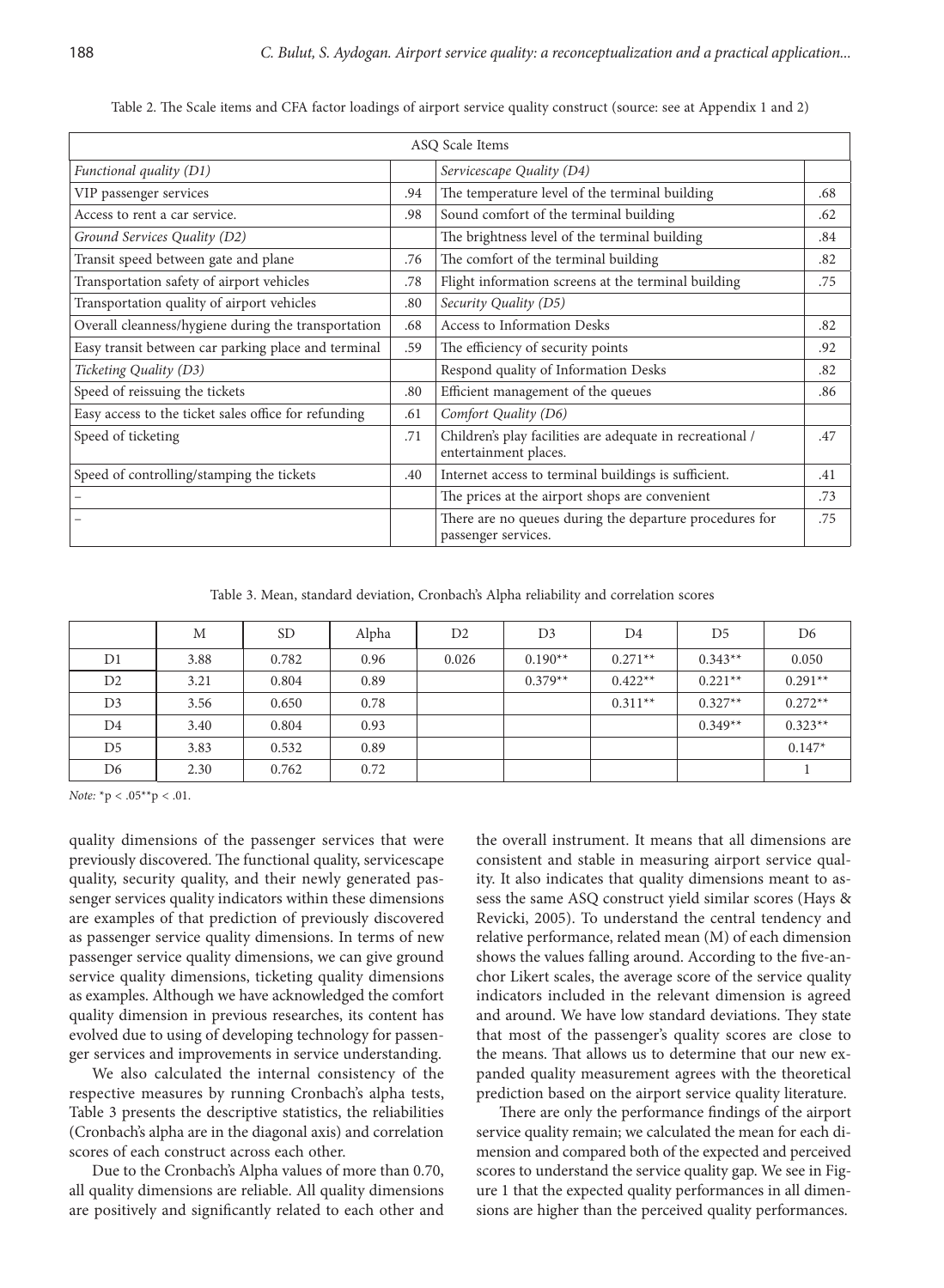

Figure 1. Expected vs. perceived quality of airport service quality

Passenger perceptions regarding services provided for passengers at the airport do not meet the passenger's expectations for services. At these points, there come up quality gaps regarding every passenger quality dimensions.

These quality gaps demonstrate that passenger expectations are not met can lead to dissatisfaction for the passengers. Moreover, to put forward a user-friendly interpretation we decided to use an excel radar chart. It helps to illustrate the quality gap. To show the gaps between expectations and perceptions, Figure 1 sketches the airport service quality with their respective performance evaluation. Respectively; the expected functional quality is 4.68, perceived is 4.03; the expected servicescape quality is 4.57, perceived is 3.86; the expected ground service quality is 4.61, perceived is 3.92; the expected ticketing quality is 4.54, the perceived is 3.91; the expected security quality is 4.52, the perceived is 3.88 and the expected comfort quality is 4.29, the perceived is 3.25. Among all perceived dimensions, whereas the comfort quality dimension has the lowest performance (3.25), the functional quality has the highest (4.03). Conversely, among all expected dimensions, whereas the comfort quality dimension again has the lowest performance (4.29), thefunctional quality again has the highest (4.68). Since none of the perceived quality dimensions exceeds the expectations. All the dimensions are above the anchors average of 2.5.

#### **3. Findings**

The first phase of this study is qualitative research, which puts forward a couple of new indicators other than the airport service quality literature has indicated so far. In addition to the customized items and scales of the literature, findings of the qualitative results have provided new items to the questionnaire as they are depicted in the Appendix-2. Accordingly, we present a practical expanded quality scale with six dimensions as our findings. The quality services measurement tool consists of six dimensions and twenty-five items. Two of these six dimensions have just emerged because of the expansion of service areas. These two new distinct different dimensions are ground service quality and ticketing quality. We also see that the other four dimensions are partially altered. Per that, eleven of twenty-five quality items are new. We also present a practical expanded quality-gap reporting approach partially decorated with new quality items and dimensions. That shows us that passenger perceptions regarding services are lower than passenger expectations regarding services.

Based on the results of qualitative research, the scale of our study has a multidimensional construct too. That is also consistent with the growing body of the literature. Based on the qualitative research results, we assigned each of the services to an airport service quality dimension and decided on a six-dimensional theoretical construct, which we elaborate them below. They are (1) functional quality, (2) servicescape quality, (3) ground services quality, (4) ticketing quality, (5) security quality, and (6) comfort quality.

*Functional quality;* It refers to the on-demand or bymembership special services and it is the degree of meeting the special needs of passengers (Olsen et al., 1998). Thus, functional quality is related to meeting and exceeding the special needs of the passengers particularly in three segments. The first segment is the passengers who are disabled, elder, or have reduced mobility. The second segment is the passengers who can fly by special permissions like unattended children. The third segment is the passengers who get used to special deals, treatments, or indulgences, such as renting a car at arrivals or using CIP or lounge services at departures. The third segment's passengers either use their memberships and loyalty programs or pay at-the-door for those special services.

For each of the three segments of functional quality, passengers need to ask the needed special service in advance or already hold membership or a loyalty program. Thus, we kept the functional quality as one of the major dimensions of airport service quality consistent with the literature (Lubbe et al., 2011).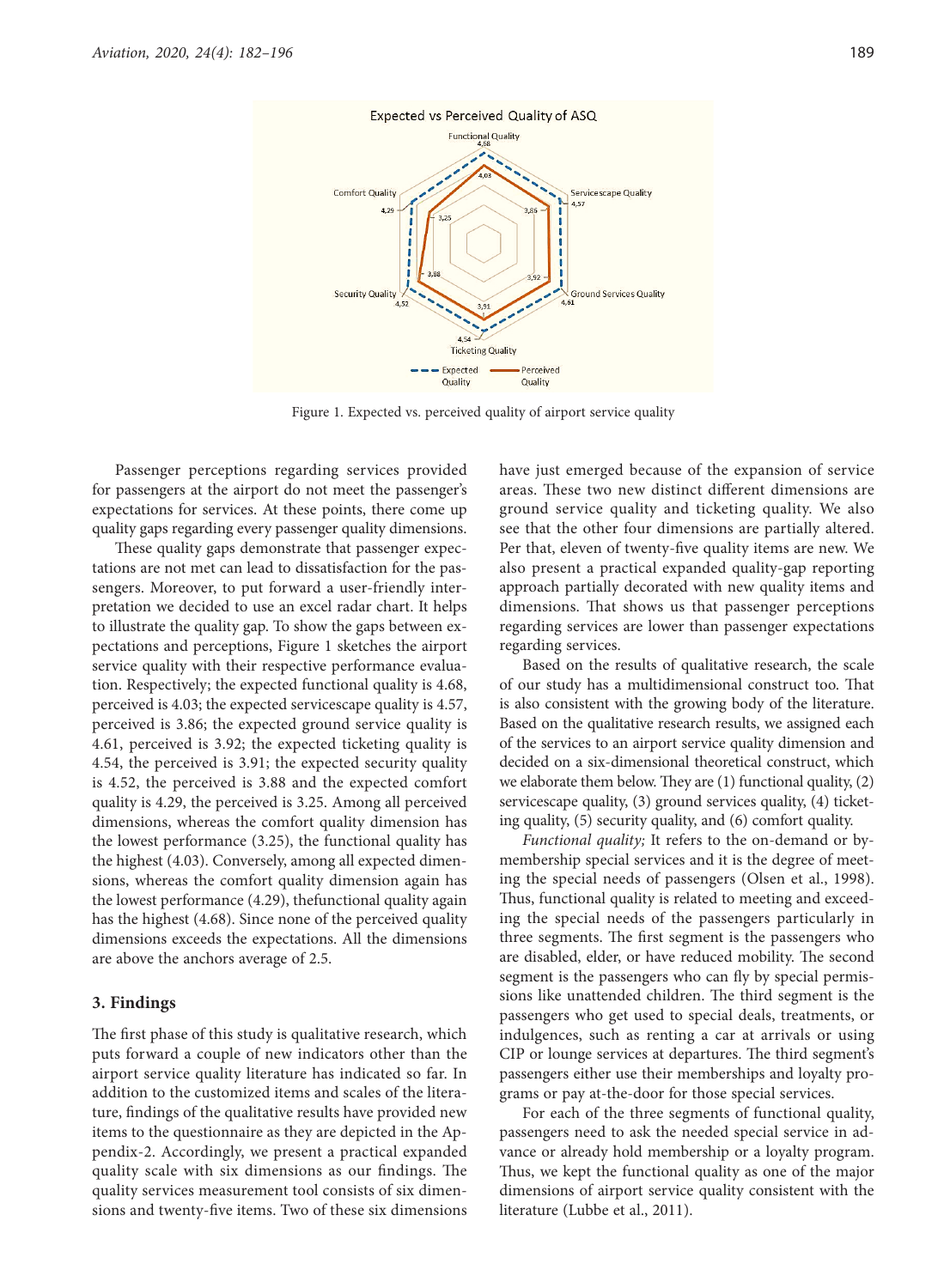*Servicescape quality;* It refers to the ambiance and physical environment at the indoor-settings of airports. It includes indoor comfort such as heat, noise, illuminance, and easy access to information screens at the terminal buildings. It affects all passengers' physical condition. The degree of quality is dependent on the infrastructure of the terminal. In our study, they are consısted of five criteria that are (1) the temperature level of the terminal building, (2) sound comfort of the terminal building, (3) the brightness level of the terminal building, (4) the comfort of the terminal building, and (5) flight information screens at the terminal building.

There are more descriptions regarding the servicescape quality such as lightning, safety perception, the cleanliness at the airport, or the efficacy of airport air-conditioning. Thus, we think that the servicescape describes the services in the relevant area more comprehensively.

The literature on the servicescape (Brida et al., 2016; Pantouvakis & Renzi, 2016) clearly states that ambiance and physical environment influence people's shopping and purchasing behaviors. When the decision-makers of airports plan to renovate the existing premises or construct new buildings, the feedback of passengers on the perceived quality of servicescape will be the core inputs re-assuring the servicescape quality. The good quality of indoor spaces conditions within an airport increases passengers' staying time at the stores and the restaurants instead of arriving on time or waiting at the gates.

Consistent findings in the recent literature state that Bezerra and Gomes (2016) put forward a similar dimension namely ambiance; Gonçalves and Caetano (2017) mark cleanliness of airport facilities quality indicator in the comfort dimension; Pandey (2016) states cleanliness and ambiance of airport terminal indicators in environment dimension; Liou et al. (2011) point out the cleanliness of the environment in comfort dimension and Tsai et al. (2011) exude environment beauty and cleanliness indicator in a physical environment. Brida et al. (2016) have one step further to shape the servicescape dimension and call it terminal servicescape dimension using terminal cleanliness, temperature, noise level which also indicated by Bezerra and Gomes (2016) in ambiance dimension. In parallel with our study, Pantouvakis and Renzi (2016) specify the cleanliness at the airport quality indicator in servicescape and image. We keep the servicescape quality is another critical dimension of the airport service quality with a broader understanding.

*Ground services quality;* It covers the passenger transportation beginning from the entrance to stepping into aircraft and from aircraft to the exit. The passengers attribute ground services quality to the airport vehicles, escalators, conveyors, piers, and even access to car parking slots. In our study; ground service quality includes (1) transportation safety, (2) speed, (3) easy transit, (4) transportation quality, and (5) hygiene factors related to ground transitions and transports, within the airport and its premises.

As the common denominator of such services is transportation at the airport, we call ground services as a new dimension of airport service quality. Pandey (2016) points out the ground transportation quality indicator in access dimension, Lubbe et al. (2011) identify a variety of ground transportation quality indicator in function dimension, Liou et al. (2011) pint out the ground transportation in transportation dimension. Yet none of them reveal ground services in that detail compared to our study. On the other hand, the ground services are both dependent on services provided airport management and its subsidiaries. In any case, according to passenger interviews, we see that the negative feedback related to the ground service quality mostly target the airline companies instead of the management of the airport. The competitive advantage of an airport strongly relies on the ground services. Because, the cost of a negative comment about ground services from one airline company is high (Lohmann & Trischler, 2017). Moreover, passengers expect improvements in ground-services (Rhoades et al., 2000). Airline companies make their decisions to the quality of ground services which airport provides to the aircrew and their passengers. Thus, we present the ground services quality as a new dimension for the concept.

*Ticketing quality;* refers to the speed and accurate ticketing processes rather than the ticket price which has an impact on choosing the airport (Pabedinskaite & Akstinaite, 2014). The passenger interaction with the ticketing process takes place in the processing area by way of airport management or subcontractor that is also in the responsibility of airport management. The passengers perceive the ticketing process interaction is in four categories; purchasing, reissuing, stamping, and refunding. Booking or on-line booking systems are the services that passengers can obtain with the mobile application of relevant airlines. That's why we keep these two out of our study.

When the passengers arrive at the airport, they sometimes run into the measures stemming from changing weather conditions, sagging of flight times, airport security, and flight safety. These measures lead to changes in scheduled flight times and sometimes in-flight legs leading to the destination. Considering that passengers want to complete their journey safely in a short time, this often turns out to be a stressful and boring problem rather than a sweet surprise for passengers. The management of this stress-filled new flight planning process is becoming important for passengers. In such cases, the passengers apply to the ticket offices located within the airport. During such a process, easy access to the ticket offices and effective utilization of ticket offices, which seem to have a good effect on passenger's leisure time and passenger quality perception, are crucial factors for passengers. As long as the ticketing processes become fast, the passengers will be able to advance to the leisure and shopping spaces of the terminals. Thus, we also propose that the ticketing quality is another new dimension of airport service quality construct, unlike other researches, emphasize the importance of it.

*Security (and confidence) quality;* It refers to being in confidence. It seems to be related to quality at security matters (e.g ID and ticket control). Gonçalves and Caetano (2017) define security screening, courtesy of the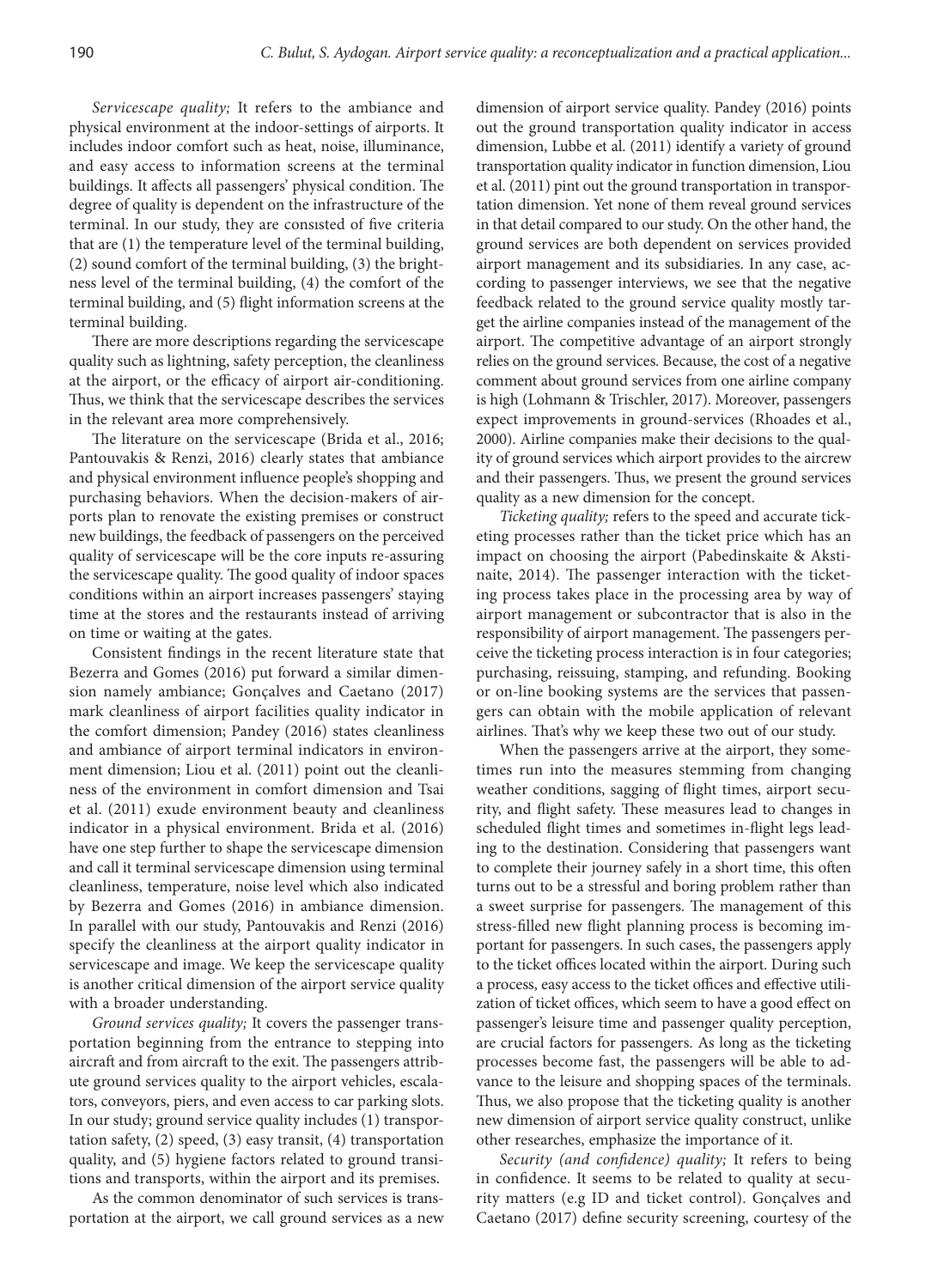security staff, and helpfulness of the security staff as a security screening dimension. Bezerra and Gomes (2016) put forward security screening, courtesy of the security staff, helpfulness of the security staff, and security checkpoints in the security dimension. Surprisingly, Pantouvakis and Renzi (2016) assert the competence of security control employees, speed of security control, courtesy, and helpfulness of security staff in-service dimension.

Other than traditional security perception, being in confidence for a flight passenger also depends on the availability of face-to-face information points or desks when passengers need to receive in a short time. When passengers get answers, they will be more confident to spend quality of a good time in the leisure and shopping areas at the airports. Security quality relies on the number of security points, the speed of security points, and receiving the good quality of information from the information desks when it is needed. Therefore, we kept the security quality as one of the leading indicators of the airport service quality.

*Comfort Quality;* It refers to the complementary services, which increase passenger's overall motivation towards an airport. There are certain expectations of passengers such as internet services, good line systems (or no queues), and particularly for families with children's availability of playgrounds. We understood that the lack of comfort quality services does not lessen the passenger satisfaction. On the contrary, the readiness of comfort services may bring passengers to the terminal buildings earlier and increase the staying time at the airports. Therefore, the airports with the high quality of comfort services are likely to transform passengers into potential consumers at the leisure and shopping areas. Consequently, we employed the comfort quality as another indicator of the airport service quality.

The current study confirms the previous researches that ASQ is multidimensional (see Appendix-2). The new construct involves six dimensions and 25 items. Two of these six dimensions have just emerged. Four service quality dimensions are partially changed. Herein these dimensions with similar names are enriched in terms of content. We reveal that some of the dimensions have similar characteristics with the previous researches and they may not be dependent on the contexts. Such as; servicescape quality, security quality, comfort quality, and functional quality. However, there are some conspicuous distinctnesses. For instance; the comfort quality of the previous studies generally relates to cleanliness and sanitation of restrooms, lounges, or facilities (e.g. Fodness & Murray, 2007; Correia et al., 2007; Liou et al., 2011; Gonçalves & Caetano, 2017; Han et al., 2012; Yeh & Kuo, 2003). Yet, the previous reserches appear to have found an expansion in passenger perceptions of the variety of services related to the comfort quality dimensions. Such as; moving walkways and escalators, children's playing area, speed of baggage delivery, battery recharge facilities, airport shopping, art displays, music in the terminal, natural light in the terminal, smoking area, the temperature in the terminal. Our study also adds

a new indicator to the comfort quality dimensions such as; no queues in departure procedures and also confirms one other; internet access (Gonçalves & Caetano, 2017; Jiang & Zhang; 2016; Liou et al., 2011; Pandey, 2016). It is also possible to observe a similar case in the evolution of the functional quality dimension across the researches. The functional quality dimension (Fodness & Murray, 2007) emphasizes the benefit obtained from the relationship between the devices at the airport and the passengers in terms of efficiency and effectiveness. In our study, we have enriched the content of the functional service dimension determined in previous studies by adding the services offered to passengers with a special need. In our study, the functional quality dimension is mostly focused on disabled passengers, child passengers, and passengers with a special need.

## **Conclusions**

With short intervals due to developing technology and passenger requests, we have witnessed reflections of a wide variety of different service sectors within the airport. The related literature puts forward various methodologies in a complex manner including differences at items and dimensions in terms of name, numbers and content which causes no generic multidimensional measurement scale for airport non-aeronautical services. Considering that the previous researches focus only on the processing area. The main contribution of this study puts forward a customized quality management assessment instrument specific to the non-aeronautical services of airports based on service quality literature, technology, evolving passenger needs and a holistic approach involving three major areas. Addition to that the practical expanded quality-gap reporting approach reveals that the decision-makers should improve the passenger service quality. It helps decisionmakers where to focus as a strategic priority.

The current study indicates that non-aeronautical services at three major areas are important for the passengers. As a result; the expanded quality evaluating approach suggests a practical tool for decision-makers in a userfriendly format by avoiding complex manner. It produces six service quality dimensions which are emerged from the diversified and expanded services via technology and multi-cultural people habitat. It is an innovative contribution to the efforts regarding resolving the lack of a "widely accepted airport service quality" model. This study confirms that ASQ is multidimensional. Accordingly, several dimensions such as servicescape quality, security quality, and comfort quality have similar characteristics with the previous researches and they may not be dependent on the contexts. Future research can deepen each of the dimensions to produce inputs for the decision-making process or link.

ASQ dimensions to the organizational performance indicators such as the financial performance of the airports. Hence, the literature is lack of other predictions or causal relations such as, which other factors or actors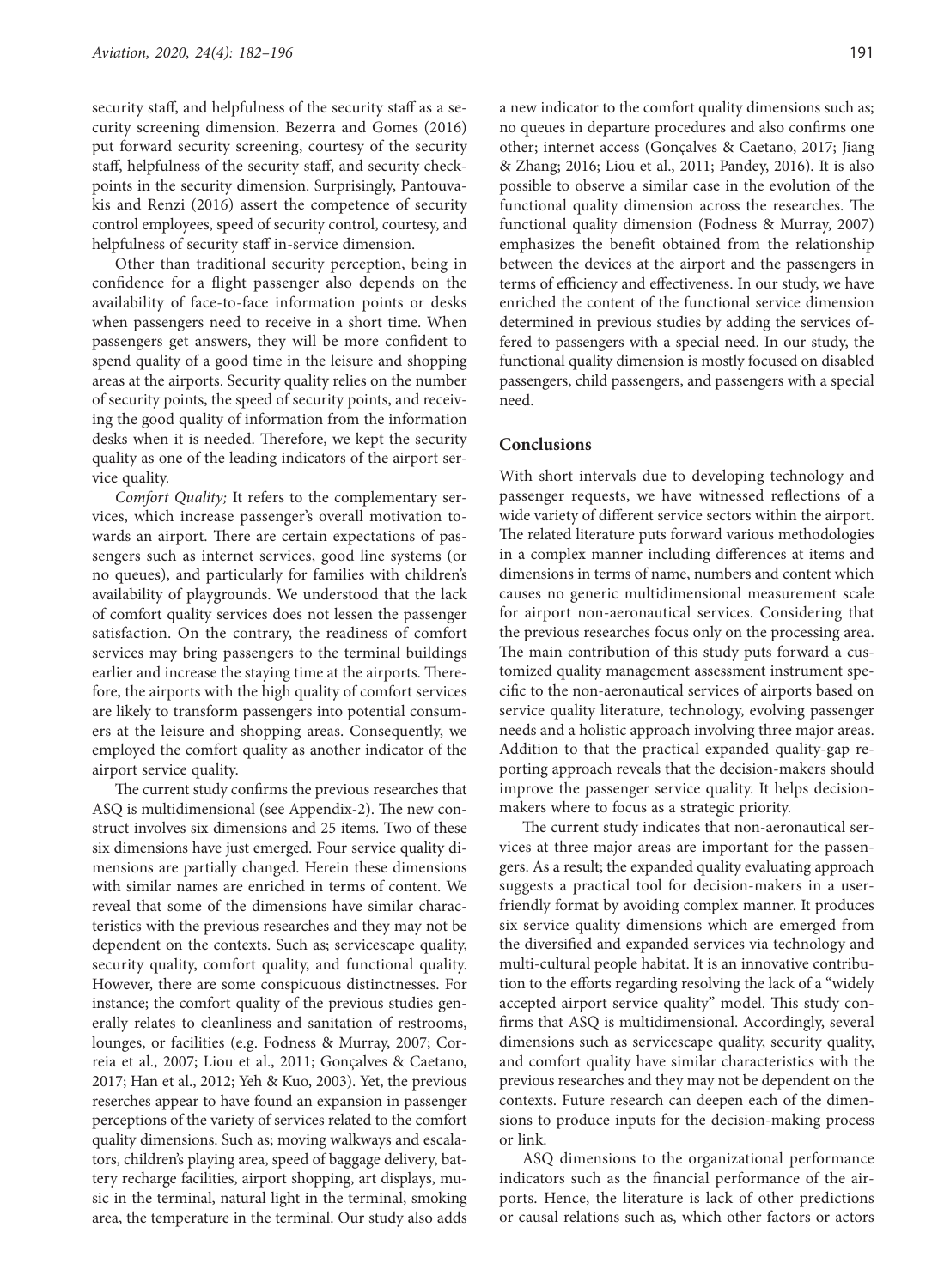benefit from the quality management of airport services. Those findings may produce inputs for the decision-makers who make policies for regional development. The sample is from a large international airport in an emerging economy. Further studies can test the applicability and differences of the airport service quality dimensions at hubairports or small-size airports.

### **References**

- ACI. (2017). *Airport-Service-Quality/Customer-Experience-ASQ*. Airports Council International. http://www.aci.aero/Customer-Experience-ASQ/Homepage
- Arif, M., Gupta, A., & Williams, A. (2013). Customer service in the aviation industry – An exploratory analysis of UAE airports. *Journal of Air Transport Management*, *32*, 1–7. https://doi.org/10.1016/j.jairtraman.2013.05.001
- Badawi, G. (2012). Delivering quality services-Austin style. *Airport Management*, *6*(4), 329–338.
- Bezerra, G. C. L., & Gomes, C. F. (2015). The effects of service quality dimensions and passenger characteristics on passenger's overall satisfaction with an airport. *Journal of Air Transport Management*, *44*, 77–81. https://doi.org/10.1016/j.jairtraman.2015.03.001
- Bezerra, G. C. L., & Gomes, C. F. (2016). Performance measurement in airport settings: a systematic literature review. *Benchmarking: An International Journal*, *23*(4), 1027–1050. https://doi.org/10.1108/BIJ-10-2015-0099
- Bogicevic, V., Yang, W., Bilgihan, A., & Bujisic, M. (2013). Airport service quality drivers of passenger satisfaction. *Tourism Review*, *68*(4), 3e18. https://doi.org/10.1108/TR-09-2013-0047
- Bourne, M., Neely, A., Mills, J., & Platts, K. (2003). Why some performance measurement initiatives fail: Lessons from the change management literature. *International Journal of Business Performance Management*, *5*(2–3), 245–269. https://doi.org/10.1504/IJBPM.2003.003250
- Brida, J. G., Moreno-Izquierdo, L., & Zapata-Aguirre, S. (2016). Customer perception of service quality: The role of Information and Communication Technologies (ICTs) at airport functional areas. *Tourism Management Perspectives*, *20*, 209– 216. https://doi.org/10.1016/j.tmp.2016.09.003
- Burghouwt, G. (2012). *Airline network development in Europe and its implications for airport planning*. Ashgate Publishing, Ltd.
- Chenhall, R. H. (2005). Integrative strategic performance measurement systems, strategic alignment of manufacturing, learning, and strategic outcomes: An exploratory study. *Accounting, Organizations, and Society*, *30*(5), 395–422. https://doi.org/10.1016/j.aos.2004.08.001
- Chien-Chang, C. (2012). Evaluating the quality of airport service using the fuzzy multi-criteria decision-making method: A case study of Taiwanese airports. *Expert Systems*, *29*(3), 246–260. https://doi.org/10.1111/j.1468-0394.2010.00574.x
- Corbetta, P. (2003). *Social research theory, methods, and techniques*. SAGE Publications. https://doi.org/10.4135/9781849209922
- Correia, A. R., & Wirasinghe, S. C. (2007). Development of level of service standards for airport facilities: Application to Sao Paulo International Airport. *Journal of Air Transport Management*, *13*(2), 97–103.

https://doi.org/10.1016/j.jairtraman.2006.10.002

- Correia, A. R., Wirasinghe, S. C., & de Barros, A. G. (2008). A global index for level of service evaluation at airport passenger terminals. *Transportation Research Part E: Logistics and Transportation Review*, *44*(4), 607–620. https://doi.org/10.1016/j.tre.2007.05.009
- Cronin, J. J. Jr., & Taylor, A. S. (1992). Measuring service quality: A re-examination and extension. *Journal of Marketing*, *56*(3), 55–68. https://doi.org/10.2307/1252296
- Cronin, J. J. Jr., & Taylor, S. A. (1994). SERVPERF versus SERVQUAL: Reconciling performance-based and perceptions-minus-expectations measurement of service quality. *Journal of Marketing*, *58*(1), 125–131. https://doi. org/10.1177/002224299405800110
- Fernandes, E., & Pacheco, R. R. (2010). A quality approach to airport management. *Quality* & *Quantity*, *44*(3), 551–564. https://doi.org/10.1007/s11135-008-9212-9
- Fodness, D., & Murray, B. (2007). Passengers' expectations of airport service quality. *Journal of Services Marketing*, *21*(7), 492–506. https://doi.org/10.1108/08876040710824852
- George, B., Henthorne, T. L., & Panko, R. T. (2013). ASQual: measuring tourist perceived service quality in an airport setting, *International Journal of Business Excellence*, *6*(5), 526– 536. https://doi.org/10.1504/IJBEX.2013.056093
- Ghobadian, A., Speller, S., & Jones, M. (1994). Service quality: concepts and models. *International Journal of Quality* & *Reliability Management*, *11*(9), 43–66. https://doi.org/10.1108/02656719410074297
- Gonçalves, M. W. E., & Caetano, M. (2017). Airport level of service: a model according to departing passenger's perceptions at a small-sized airport. *Journal of Airline and Airport Management*, *7*(1), 65–79. https://doi.org/10.3926/jairm.65
- Graham, A. (2013). *Managing airports*: *An international perspective*  (4th ed.). Routledge. https://doi.org/10.4324/9780080473284
- Han, S., Ham, S. S., Yang, I., & Baek, S. (2012). Passengers' perceptions of airline lounges: Importance of attributes that determine usage and service quality measurement. *Tourism Management*, *33*(5), 1103–1111. https://doi.org/10.1016/j.tourman.2011.11.023
- Hays, R., & Revicki, D. A. (2005). Reliability and validity (including responsiveness). In *Assessing quality of life in clinical trials, 2*, 25–39. Oxford University Press.
- Horonjeff, R., McKelvey, F. X., Sproule, W. J., & Young, S. B. (2010). *Planning and design of airports*. McGraw-Hill.
- Janic, M. (2003). Assessment and management of quality of service at an airport passenger terminal. *Transportation Planning and Technology*, *26*(3), 239–263. https://doi.org/10.1080/03081060320001544601

Jiang, H., & Zhang, Y. (2016). An assessment of passenger experience at Melbourne Airport. *Journal of Air Transport Management*, *54*, 88–92. https://doi.org/10.1016/j.jairtraman.2016.04.002

- Kim, W. C., & Mauborgne, R. (2002). Charting your company's future. *Harvard Business Review*, *80*(6), 76–83.
- Kuo, M. S., & Liang, G. S. (2011). Combining VIKOR with GRA techniques to evaluate service quality of airports under fuzzy environment. *Expert Systems with Applications*, *38*(3), 1304– 1312. https://doi.org/10.1016/j.eswa.2010.07.003
- Ladhari, R. (2008). Alternative measures of service quality: a review. *Managing Service Quality: An International Journal, 18*(1), 65–*86.* https://doi.org/10.1108/09604520810842849
- Liou, J. J., Tang, C. H., Yeh, W. C., & Tsai, C. Y. (2011). A decision rules approach for improvement of airport service quality. *Expert Systems with Applications*, *38*(11), 13723–13730. https://doi.org/10.1016/j.eswa.2011.04.168
- Lohmann, G., & Trischler, J. (2017). License to build, license to charge? Market power, pricing and the financing of airport infrastructure development in Australia. *Transport Policy*, *59*, 28–37. https://doi.org/10.1016/j.tranpol.2017.06.009
- Lubbe, B., Douglas, A., & Zambellis, J. (2011). An application of the airport service quality model in South Africa. *Journal of Air Transport Management*, *17*(4), 224–227. https://doi.org/10.1016/j.jairtraman.2010.08.001
- Martín-Cejas, R. R. (2006). Tourism service quality begins at the airport. *Tourism Management*, *27*(5), 874–877. https://doi.org/10.1016/j.tourman.2005.05.005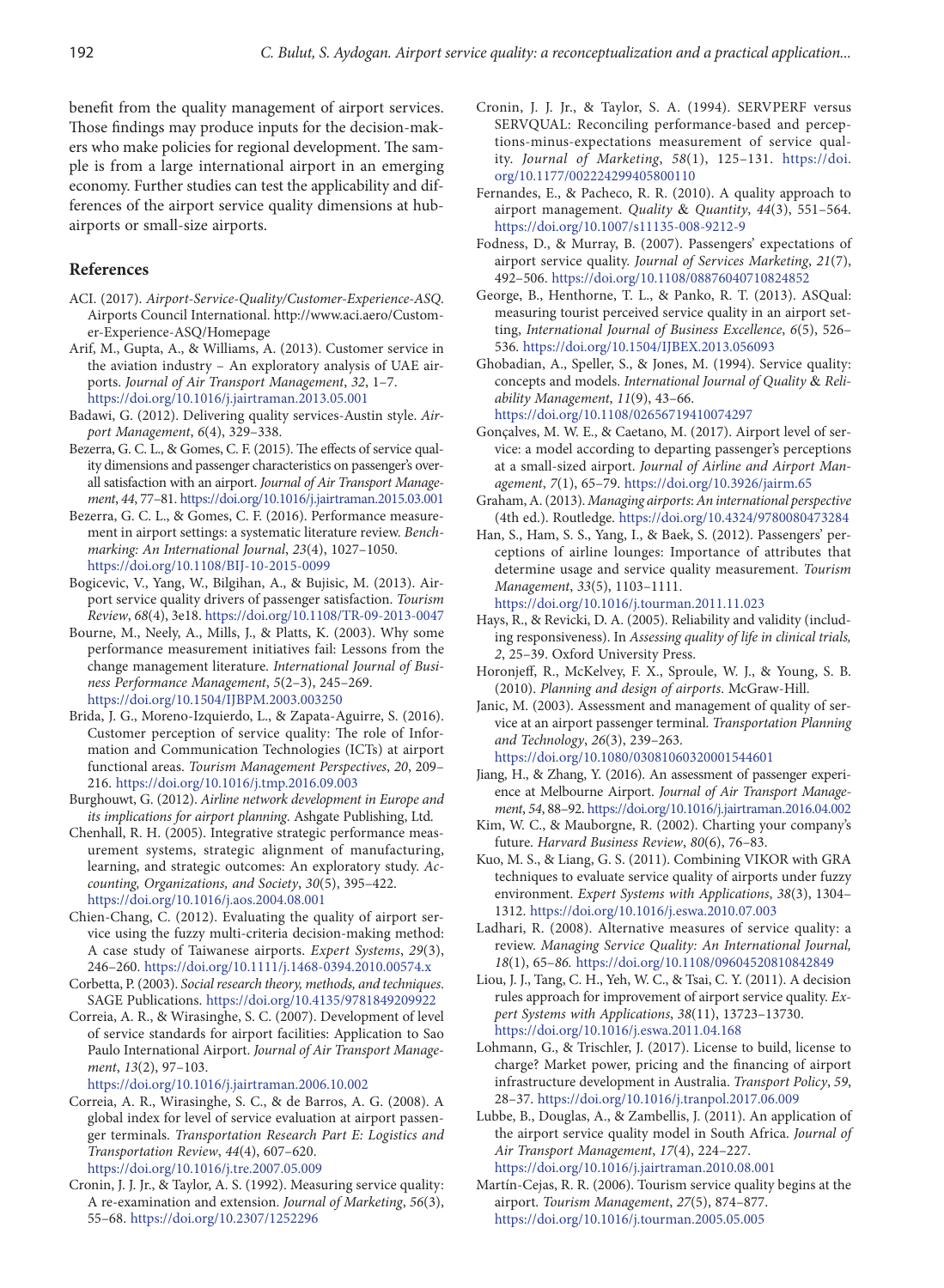- Olsen, M. D., Ching-Yick Tse, E., & West, J. J. (1998). *Strategic management in the hospitality industry* (2nd ed.). Van Nostrand Reinhold.
- Pabedinskaite, A., & Akstinaite, V. (2014). Evaluation of the airport service quality. *Procedia – Social and Behavioral Sciences, 110*, 398–409. https://doi.org/10.1016/j.sbspro.2013.12.884
- Pandey, M. M. (2016). Evaluating the service quality of airports in Thailand using fuzzy multi-criteria decision-making method. *Journal of Air Transport Management*, *57*, 241–249. https://doi.org/10.1016/j.jairtraman.2016.08.014
- Pantouvakis, A. (2010). The relative importance of service features in explaining customer satisfaction: a comparison of measurement models. *Managing Service Quality: An International Journal*, *20*(4), 366–387. https://doi.org/10.1108/09604521011057496
- Pantouvakis, A., & Renzi, M. F. (2016). Exploring different nationality perceptions of airport service quality. *Journal of Air Transport Management*, *52*(C), 90–98. https://doi.org/10.1016/j.jairtraman.2015.12.005
- Parasuraman, A., Zeithaml, V. A., & Berry, L. L. (1985). A conceptual model of service quality and its implications for future research. *Journal of Marketing*, *49*(4), 41–50. https://doi.org/10.1177/002224298504900403
- Parasuraman, A., Zeithaml, V. A., & Malhotra, A. (2005). ES-QUAL: A multiple-item scale for assessing electronic service quality. *Journal of Service Research*, *7*(3), 213–233. https://doi.org/10.1177/1094670504271156
- Park, Y. (1999). A methodology for establishing operational standards of airport passenger terminals. *Journal of Air Transport Management*, *5*(2), 73–80. https://doi.org/10.1016/S0969-6997(98)00040-4
- Petticrew, M., & Roberts, H. (2006). *Systematic reviews in the social sciences: a practical guide*. Blackwell. https://doi.org/10.1002/9780470754887
- Rhoades, D. L. , Waguespack, Jr B., & Young, S. (2000). Developing a quality index for US airports. *Managing Service Quality: An International Journal*, *10*(4), 257–262. https://doi.org/10.1108/09604520010373136
- Saunders, M., Lewis, P., & Thornhill, A. (2007). *Research methods*  in business studies (4<sup>th</sup> ed.). Prentice-Hall.
- Sari, F. O., Bulut C., & Pirnar, I. (2016, April). Adaptation of hospitality service quality scales for marina services. *International Journal of Hospitality Management, 54*, 95–103. https://doi.org/10.1016/j.ijhm.2016.02.004
- Seth, N., Deshmukh, S. G., & Vrat, P. (2005). Service quality models: a review. *International Journal of Quality* & *Reliability Management*, *22*(9), 913–949. https://doi.org/10.1108/02656710510625211
- Sohail, S. M. & Al-Gahtani, A. S. (2005). Measuring service quality at King Fahd international airport. *International Journal of Services and Standards*, *1*(4), 482–493. https://doi.org/10.1504/IJSS.2005.007473
- Tsai, W.-H., Hsu, W., & Chou, W.-Ch. (2011). A gap analysis model for improving airport service quality. *Total Quality Management*, 1025–1040. https://doi.org/10.1080/14783363.2011.611326
- Trischler, J., & Lohmann, G. (2018). Monitoring quality of service at Australian airports: A critical analysis. *Journal of Air Transport Management*, *67*, 63–71. https://doi.org/10.1016/j.jairtraman.2017.11.004
- Yeh, C. H., & Kuo, Y. L. (2003). Evaluating passenger service of Asia-Pacific international airports. *Transportation Research Part E, 39*(1), 35–48.

https://doi.org/10.1016/S1366-5545(02)00017-0

- Yimga, J. (2017). Airline on-time performance and its effects on consumer choice behaviour. *Research in Transportation Economics*, *66*, 12–25. https://doi.org/10.1016/j.retrec.2017.06.001
- Zeithaml, V. A. (1988). Consumer perceptions of price, quality, and value: a means-end model and synthesis of evidence. *Journal of Marketing*, *52*(3), 2–22. https://doi.org/10.1177/002224298805200302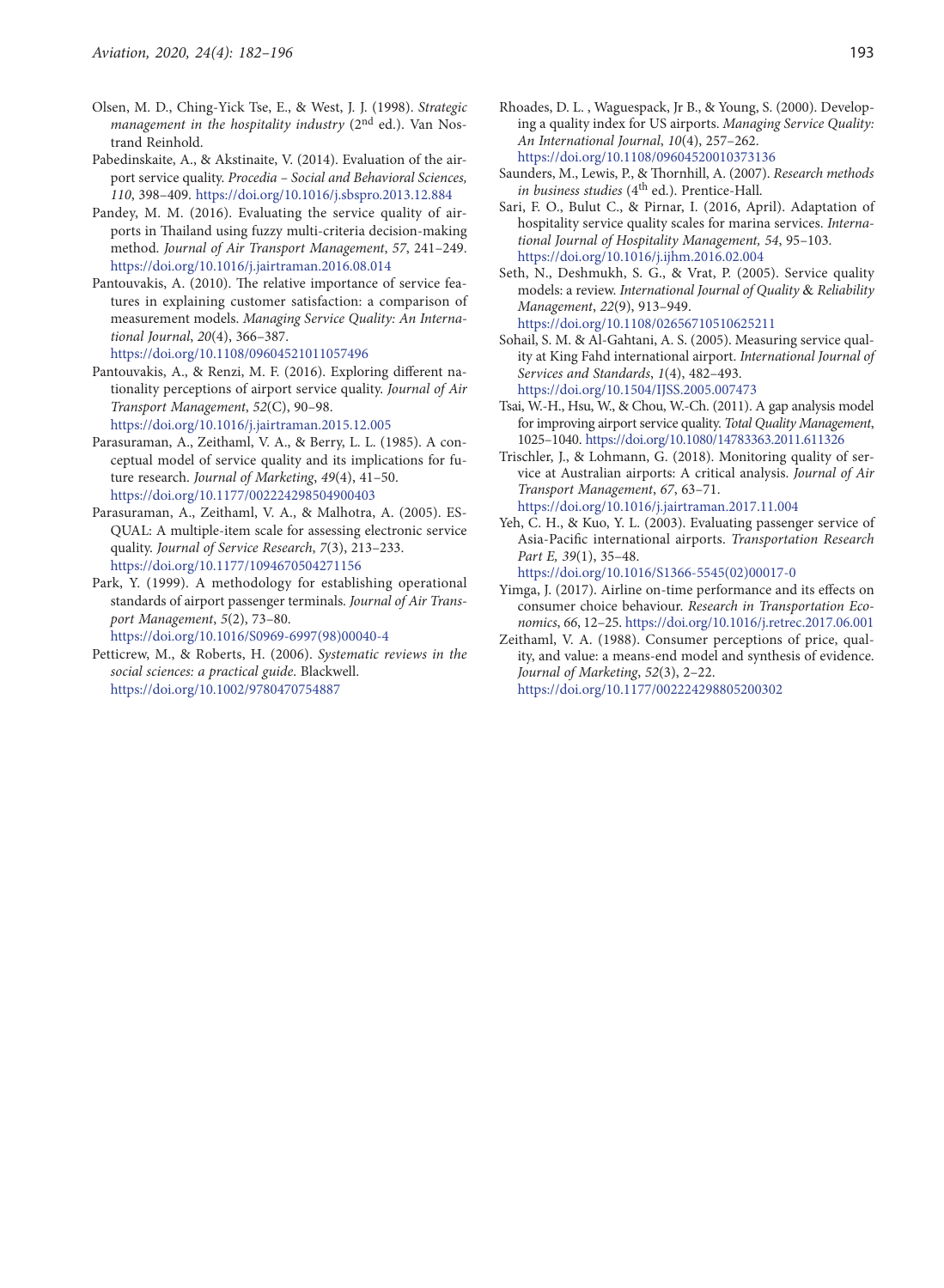| $\overline{\phantom{a}}$<br>ׅ֧֚֚֚֚֚֚֚֚֚֚֚֚֚֚֚֚֡֡֡֡֡֡֡֜֓֡֡֡֡֬ |
|--------------------------------------------------------------|
| ֠                                                            |
|                                                              |
| ı                                                            |
|                                                              |

| Appendix                       |                                                   |                                                                                |                    |                                                                 |                                                         |                                                                                                   |                    |
|--------------------------------|---------------------------------------------------|--------------------------------------------------------------------------------|--------------------|-----------------------------------------------------------------|---------------------------------------------------------|---------------------------------------------------------------------------------------------------|--------------------|
|                                | Appendix 1. Related literature pattern            |                                                                                |                    |                                                                 |                                                         |                                                                                                   |                    |
|                                | Quality attributes                                | Source                                                                         | Discarded/<br>kept |                                                                 | Quality attributes                                      | Source                                                                                            | Discarded<br>/kept |
| Access to the airport is easy. |                                                   | Pabedinskaite and Akstinaitė, 2014                                             | discarded          | Information<br>desk                                             | is easy to access                                       | Pabedinskaite and Akstinaite,<br>2014; Tsai et al., 2011                                          | kept               |
| Terminal<br>building           | is interesting.                                   | Badawi, 2012                                                                   | discarded          |                                                                 | has to respond to quality                               | Arif et al., 2013; Badawi, 2012;<br>Correia et al., 2007; Tsai et al.,<br>2011; Yeh and Kuo, 2003 | kept               |
|                                | gives a sense of quality.                         | Yeh and Kuo, 2003                                                              | discarded          | Luggage carts                                                   | are outnumbered                                         | Tsai et al., 2011; Yeh and Kuo,                                                                   | discarded          |
|                                | The ambiance gives a sense<br>of comfort.         | Fernandes and Pacheco, 2010; Badawi,<br>2012; Yeh and Kuo, 2003                | kept               |                                                                 | is easy to access                                       | 2003                                                                                              | discarded          |
|                                | the staff can communicate                         | Arif et al., 2013; Badawi, 2012; Correia<br>et al., 2008; Yeh and Kuo, 2003    | discarded          | Ticket sale<br>points                                           | is sufficient.                                          | Correia et al., 2008                                                                              | discarded          |
|                                | The possibility of the<br>internet is sufficient. | Lubbe et al., 2011; Tsai et al., 2011                                          | kept               |                                                                 | buying tickets is quick.                                | Correia et al., 2008                                                                              | kept               |
|                                | a sense of security is felt.                      | Fernandes and Pacheco, 2010; Yeh and<br>Kuo, 2003                              | discarded          |                                                                 | speed of reissuing the tickets                          | item generated from the<br>interviews                                                             | kept               |
|                                | inside is clean.                                  | Badawi, 2012; Yeh and Kuo, 2003                                                | discarded          |                                                                 | speed of controlling/stamping the<br>tickets            | item generated from the<br>interviews                                                             | kept               |
|                                | sound comfort is sufficient.                      | Fernandes and Pacheco, 2010; Yeh and<br>Kuo, 2003                              | kept               |                                                                 | easy access to the ticket sales office<br>for refunding | item generated from the<br>interviews                                                             | kept               |
|                                | The temperature level is<br>sufficient            | Fernandes and Pacheco, 2010; Yeh and<br>Kuo, 2003                              | kept               | Check-in                                                        | points are sufficient.                                  | Fernandes and Pacheco, 2010;<br>Lubbe et al., 2011                                                | discarded          |
|                                | the brightness level is<br>sufficient.            | Tsai et al., 2011; Yeh and Kuo, 2003                                           | kept               |                                                                 | is fast.                                                | Fernandes and Pacheco, 2010;<br>Lubbe et al., 2011                                                | discarded          |
|                                | fresh air is felt.                                | Tsai et al., 2011; Yeh and Kuo, 2003                                           | discarded          |                                                                 | the tail does not occur during                          | Fernandes and Pacheco, 2010;<br>Lubbe et al., 2011                                                | discarded          |
| Security                       | Points are sufficient                             | Correia et al., 2007; Pabedinskaite and<br>Akstinaite, 2014; Yeh and Kuo, 2003 | kept               |                                                                 | the staff has communication skills.                     | Fernandes and Pacheco, 2010                                                                       | discarded          |
|                                | can<br>the staff has to<br>communicate            | Tsai et al., 2011                                                              | discarded          | $\frac{\mbox{Recreation}}{\mbox{Entert} \mbox{a} \mbox{iment}}$ | Restrooms are sufficient                                | Fernandes and Pacheco, 2010;<br>Tsai et al., 2011                                                 | discarded          |
| information<br>Flight          | are sufficient                                    | al., 2011, Yeh<br>Correia et al., 2007, Tsai et<br>and Kuo, 2003               | discarded          |                                                                 | Restrooms access is easy                                | item generated from the<br>interviews                                                             | discarded          |
| on screens                     | access is easy                                    | item generated from the interviews                                             | kept               |                                                                 | cafes are sufficient                                    | item generated from the<br>interviews                                                             | discarded          |
|                                | are understandable                                | Yeh and Kuo, 2003                                                              | discarded          |                                                                 | cafe's prices are affordable                            | Fernandes and Pacheco, 2010;<br>Yeh and Kuo, 2003                                                 | discarded          |
|                                | Announcement is understandable                    | Correia et al., 2007                                                           | discarded          |                                                                 | cafes give a sense of quality.                          | item generated from the<br>interviews                                                             | discarded          |
|                                | is sufficient                                     | Correia et al., 2007                                                           | discarded          |                                                                 | cafe's staff is concerned                               | Yeh and Kuo, 2003                                                                                 | discarded          |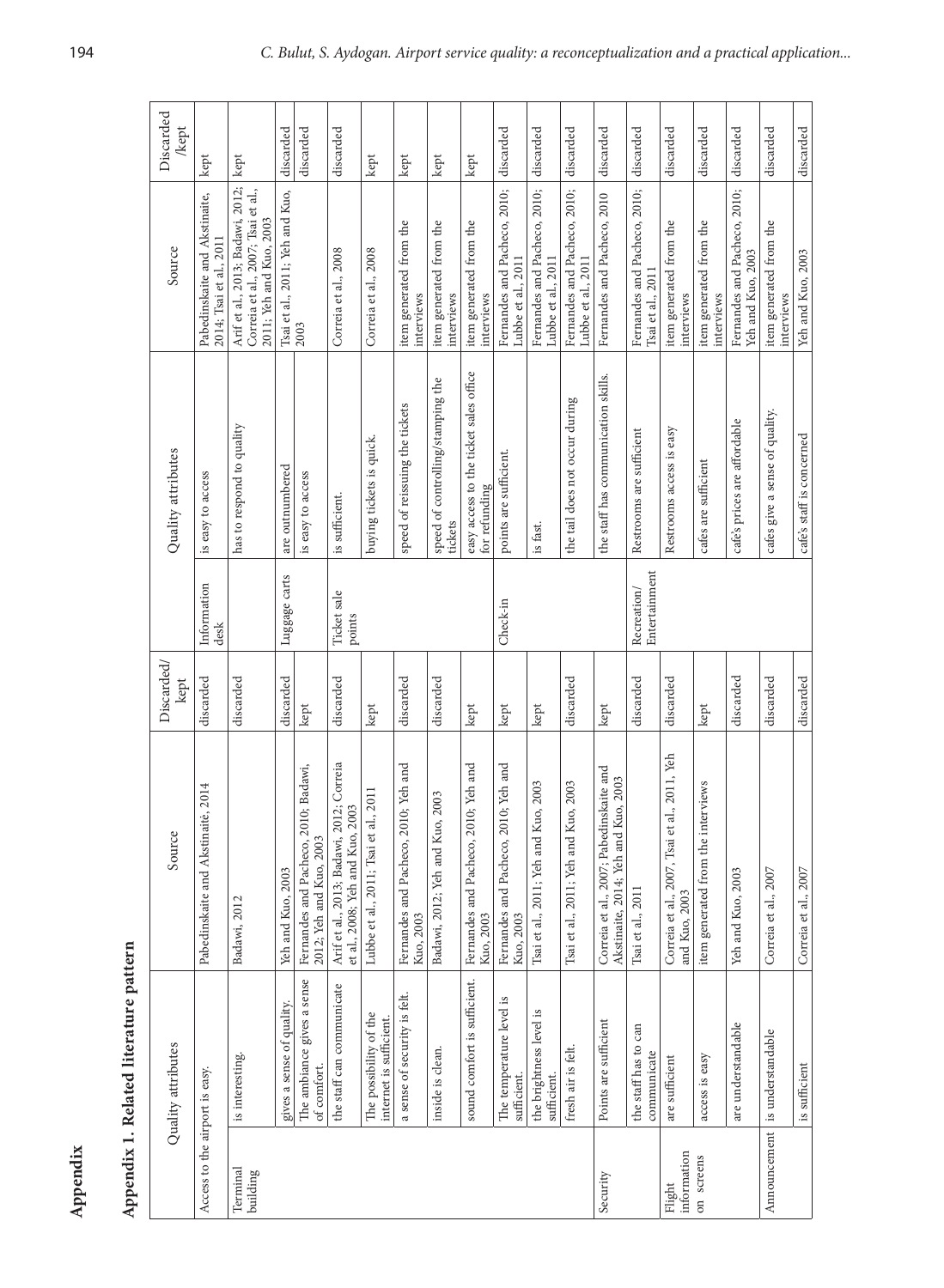| Discarded<br>kept  | discarded                                                                              | discarded                             | discarded                             | discarded                                         | discarded                                 | discarded                             | kept                                              | kept                                           | discarded                                              | discarded                                              | discarded                                             | discarded                                                                  | discarded                                                             | discarded                                                        | discarded                                         | discarded                                                                                       | т.                        |                                                                          |
|--------------------|----------------------------------------------------------------------------------------|---------------------------------------|---------------------------------------|---------------------------------------------------|-------------------------------------------|---------------------------------------|---------------------------------------------------|------------------------------------------------|--------------------------------------------------------|--------------------------------------------------------|-------------------------------------------------------|----------------------------------------------------------------------------|-----------------------------------------------------------------------|------------------------------------------------------------------|---------------------------------------------------|-------------------------------------------------------------------------------------------------|---------------------------|--------------------------------------------------------------------------|
| Source             | item generated from the<br>interviews                                                  | item generated from the<br>interviews | item generated from the<br>interviews | Lubbe et al., 2011                                | Lubbe et al., 2011                        | item generated from the<br>interviews | Lubbe et al., 2011                                | Tsai et al., 2011; Yeh and Kuo,<br>2003        | item generated from the<br>interviews                  | item generated from the<br>interviews                  | Tam et al., 2010; Tsai et al.,<br>2011                | Yeh and Kuo, 2003, Tsai et al.,<br>2011                                    | Yeh and Kuo, 2003, Tsai et al.,<br>2011                               | Arif et al., 2013; Lubbe et al.,<br>, 2011<br>2011; Tsai et al., | item generated from the<br>interviews             | Fernandes and Pacheco, 2008;<br>Lubbe et al., 2011; Tsai et al.,<br>2011                        |                           |                                                                          |
| Quality attributes | prayer rooms are sufficient                                                            | prayer rooms are clean                | prayer room's access is easy          | smoking areas are sufficient                      | smoking areas are clean                   | smoking area's access is easy         | children's play facilities are sufficient         | Access to car rental services are easy         | Escalators, elevators and walking bands relaxes        | Escalators, elevators and walking bands are sufficient | The walking distances of the respective locations are |                                                                            | Cash machines are easy to access                                      | Direction and sign indicators are sufficient to guide the        | Lounge services are sufficient.                   | The layout of units within the airport (security point,<br>check-in, consultation) is suitable. |                           |                                                                          |
|                    |                                                                                        |                                       |                                       |                                                   |                                           |                                       |                                                   |                                                | transportation                                         |                                                        | convenient                                            | Cash machines are sufficient                                               |                                                                       | destination                                                      |                                                   |                                                                                                 | $\mathbf{I}$              |                                                                          |
| Discarded/<br>kept | discarded                                                                              | discarded                             | discarded                             | discarded                                         | discarded                                 | discarded                             | kept                                              | kept                                           | kept                                                   | kept                                                   | kept                                                  | kept                                                                       | discarded                                                             | kept                                                             | kept                                              | kept                                                                                            | discarded                 | kept                                                                     |
| Source             | 012; Chien-<br>, 2007;<br>Arif et al., 2013; Badawi, 20<br>Chang, 2012; Correia et al. | Fernandes and Pacheco, 2010           |                                       | $\overline{011}$<br>Badawi, 2012; Tsai et al., 20 | Arif et al., 2013                         | item generated from the interviews    | Fernandes and Pacheco, 2010                       | item generated from the interviews             | item generated from the interviews                     | item generated from the interviews                     | item generated from the interviews                    | item generated from the interviews                                         | item generated from the interviews                                    | item generated from the interviews                               | item generated from the interviews                | item generated from the interviews                                                              | Yeh and Kuo, 2003         | Fernandes and Pacheco, 2010; Lubbe et al.,<br>2011; Rhoades et al., 2000 |
| Quality attributes | are sufficient                                                                         | are comfortable                       | are clean                             | prices are affordable.                            | the products sold are of<br>good quality. | the products sold are<br>varied.      | transport is<br>easy<br>apron-apron-<br>aircraft- | transport is<br>fast.<br>passenger<br>aircraft | transport to<br>the aircraft<br>is safe<br>vehicles of | Transportation has a sense<br>of quality               | cleanness/hygiene during<br>transportation            | disabled and elderly people<br>the vehicles to the board<br>are sufficient | services are provided by<br>disabled and elderly<br>private personnel | CIP passenger services are<br>sufficient.                        | unattended children's<br>services are sufficient. | patient, etc. services are<br>sufficient                                                        | customs affairs are fast. | queues do not occur during<br>abroad operations                          |
|                    | elements in<br>Seating                                                                 | waiting areas                         |                                       | Products sold                                     | in shopping<br>units                      |                                       | In terms of<br>passenger                          | services                                       |                                                        |                                                        |                                                       |                                                                            |                                                                       |                                                                  |                                                   |                                                                                                 |                           |                                                                          |